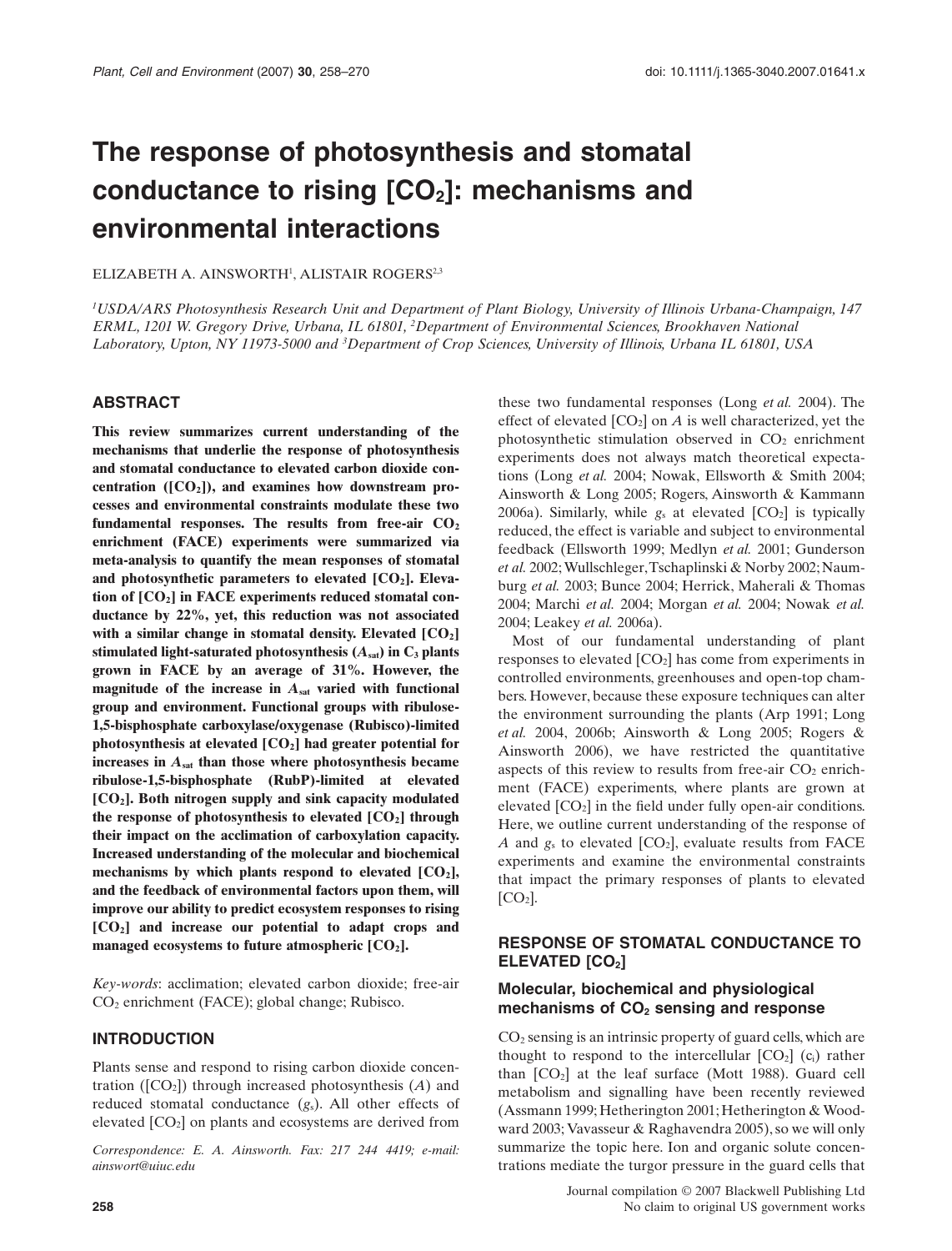determines stomatal aperture. Stomatal closure requires the guard cell membrane potential to be depolarized, i.e. made less negative (Assmann 1999). Electrophysiological studies showed that elevated  $[CO<sub>2</sub>]$  increases the activity of outward rectifying  $K^+$  channels, decreases the activity of inward rectifying  $K^+$  channels, enhances S type anion channel activities, stimulates Cl<sup>-</sup> release from guard cells and increases guard cell Ca<sup>2+</sup> concentration (Webb *et al.*) 1996; Brearley, Venis & Blatt 1997; Hanstein & Felle 2002; Raschke, Shabahang & Wolf 2003). These changes collectively depolarize the membrane potential of guard cells and cause stomatal closure (Assmann 1993). Therefore, greater depolarization at elevated  $[CO<sub>2</sub>]$  will result in a reduced stomatal aperture.

The precise signal transduction pathways that function upstream of the ion channel activities are not as well known (Assmann 1999; Schroeder *et al.* 2001), but it has been argued that a stand-alone,  $CO<sub>2</sub>$ -specific signalling pathway in guard cells is unlikely and that guard cell signalling is more likely organized as a network (Hetherington & Woodward 2003). There are multiple potential messengers in the stomatal  $[CO<sub>2</sub>]$  response, including cytosolic free calcium concentration ( $[Ca^{2+}]$ ), apoplastic and cytoplasmic pH gradients, ion channels and membrane potential, chloroplastic zeaxanthin levels, photosynthetically derived ATP and protein phosphorylation/dephosphorylation (Assmann 1999; Hetherington & Woodward 2003; Vavasseur & Raghavendra 2005; Hashimoto *et al.* 2006; Messinger, Buckley & Mott 2006; Young *et al.* 2006). Many of these same signals overlap with stomatal responses to abscisic acid and light, supporting the hypothesis that multiple [CO2]-sensing mechanisms are employed by guard cells (Hetherington & Woodward 2003; Roelfsema *et al.* 2006). Further, guard cells have both photosynthetic electron transport-dependent and independent mechanisms of response to  $[CO_2]$  (Messinger *et al.* 2006), and calciumsensitive and -insensitive phases of the response to  $[CO<sub>2</sub>]$ (Young *et al.* 2006). The first *Arabidopsis* mutants with impaired guard cell responses to  $[CO<sub>2</sub>]$  have recently been identified (Hashimoto *et al.* 2006; Young *et al.* 2006). The *gca2* mutant has impaired reactive oxygen species activation of guard cell  $Ca<sup>2+</sup>$ -permeable channels and is insensitive to high  $[CO_2]$  (Pei *et al.* 2000). The mutant lacks the normal decrease in guard cell cytosolic  $Ca<sup>2+</sup>$  transients upon transition to high  $[CO<sub>2</sub>]$ , and is thought to lack priming of  $Ca<sup>2+</sup>$  sensors necessary for stomatal closure at elevated [CO<sub>2</sub>] (Young *et al.* 2006). A second set of guard cell CO<sub>2</sub>sensing mutants was identified by thermography and implicates *HT1* protein kinase as another key molecular regulator of stomatal movements in response to  $[CO<sub>2</sub>]$ (Hashimoto *et al.* 2006). This evidence collectively supports the hypothesis that multiple components govern stomatal responses to environmental stimuli and that guard cell signalling is organized as a complex network (Hetherington & Woodward 2003). The recent discovery of two different members of the R2R3-MYB transcription factor family that regulate stomatal opening in response to light, and stomatal closure in response to darkness (Cominelli *et al.* 2005; Liang *et al.* 2005), suggests that gene expression may be yet another level of regulation (Gray 2005).

Whether or not photosynthetic processes or metabolites play a direct role in guard cell responses to  $[CO<sub>2</sub>]$  is still controversial (Messinger *et al.* 2006); however, there is compelling evidence that the Calvin cycle and photosynthetic electron transport operate in guard cell chloroplasts at similar rates to those in mesophyll cells (Cardon & Berry 1992; Lawson *et al.* 2002, 2003; Zeiger *et al.* 2002). Further, both  $C_3$  and  $C_4$  species show a consistent and similar decrease in *g<sub>s</sub>* at elevated [CO<sub>2</sub>] (Ainsworth & Long 2005), and guard cell photosynthetic efficiency of both  $C_3$  and  $C_4$ species is sensitive to  $[O_2]$  (Lawson *et al.* 2003). Two hypotheses link guard cell photosynthesis with stomatal responses to  $[CO<sub>2</sub>]$ . The first hypothesizes that variation in the concentration of zeaxanthin plays a role in the signal transduction of CO<sub>2</sub> signals in guard cells (Zhu *et al.* 1998). The second hypothesis suggests that photosynthetically derived ATP is shuttled from guard cell chloroplasts to the cytosol, where it drives proton pumping and cation uptake at the plasmalemma (Tominaga, Kinoshita & Shimazaki 2001; Buckley, Mott & Farquhar 2003). Buckley *et al.* (2003) proposed that the guard cell osmotic gradient is proportional to the cytosolic guard cell [ATP], which increases with higher light and decreases with higher  $[CO_2]$ . Both of these hypotheses depend on the balance between photosynthetic electron transport and Calvin cycle activity in the guard cells (Messinger *et al.* 2006). These hypotheses are controversial because studies with antisense plants with suppressed ribulose-1,5-bisphosphate carboxylase/oxygenase (Rubisco) expression showed little difference in stomatal function to wild-type plants, and the correlation between photosynthesis and stomatal conductance breaks down. Therefore, the antisense studies suggest that neither mesophyll nor guard cell photosynthesis is involved in the  $[CO<sub>2</sub>]$ response (Stitt *et al.* 1991; von Caemmerer *et al.* 2004). Further, albino *Vicia faba* guard cells that completely lack chlorophyll fluorescence still have a  $CO<sub>2</sub>$  response (Roelfsema *et al.* 2006). Thus, the role of photosynthesis in the  $CO<sub>2</sub>$ response of guard cells is uncertain.

In the short term, stomatal aperture generally decreases in response to high  $[CO_2]$ , as described earlier. In the long term, decreases in *g*<sup>s</sup> can be caused by changes in stomatal density or stomatal index (the percentage of epidermal cells that are guard cells), as well as stomatal aperture. The *HIC* (high carbon dioxide) gene encodes a putative 3-keto acyl coenzyme A synthase, which is a negative regulator of stomatal development (Gray *et al.* 2000). While many plants decrease stomatal initiation at high  $[CO<sub>2</sub>]$  (Woodward & Kelly 1995), mutant hic plants increase stomatal density up to 42% in response to high  $[CO_2]$ , presumably due to a disruption in the signal transduction pathway responsible for controlling stomatal patterning (Gray *et al.* 2000).There is also evidence that stomatal development in response to [CO2] is controlled by long-distance signals from mature leaves (Lake *et al.* 2001). High or low  $[CO_2]$  is detected in mature leaves and signalled to immature leaves, whose stomatal development is altered accordingly (Lake *et al.* 2001).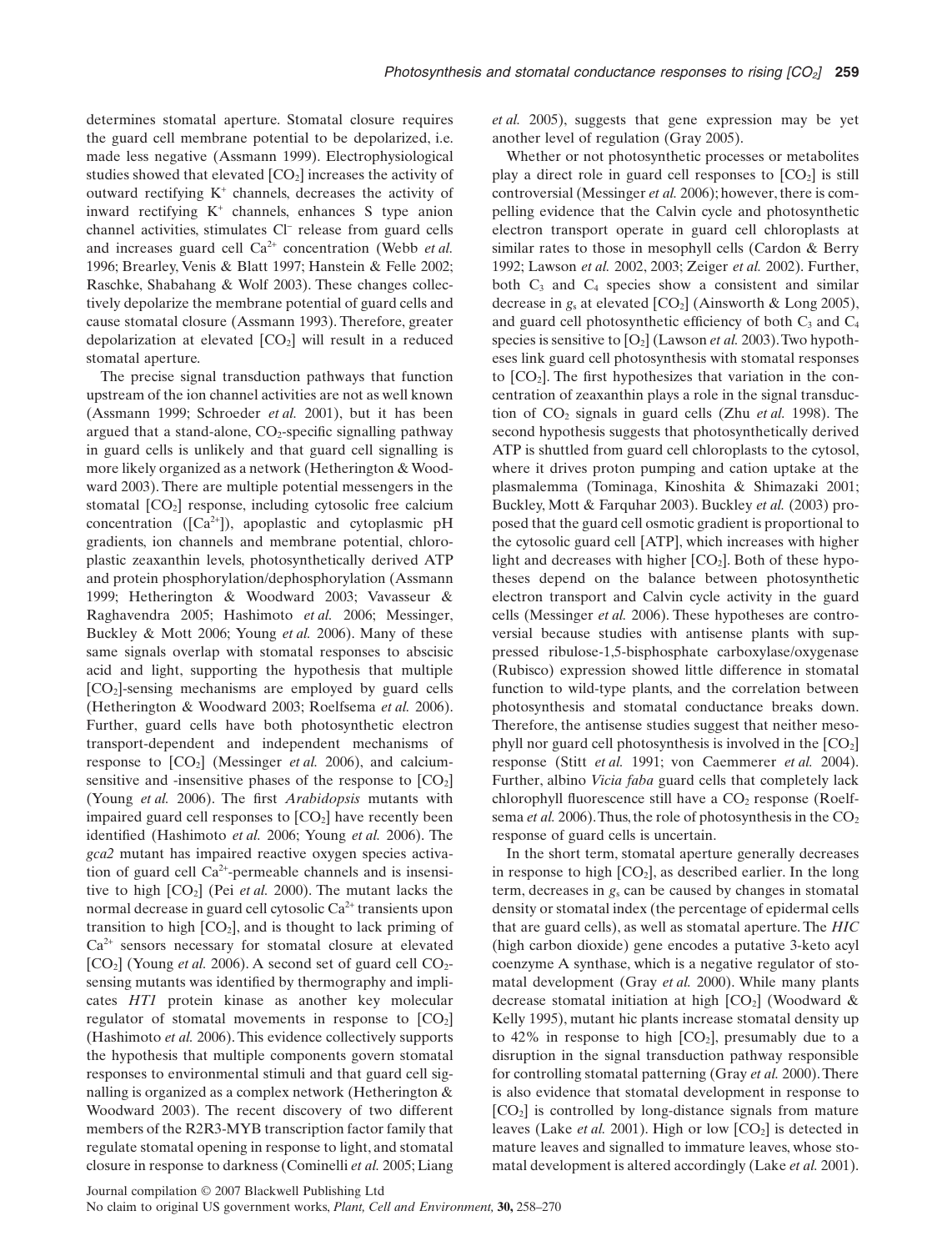Further work with *Arabidopsis* mutants indicates that abscisic acid, ethylene and jasmonic acid may be involved in the long-distance signalling process, and controls for abaxial and adaxial stomatal responses are independent (Lake, Woodward & Quick 2002).

## The response of  $g_s$  to elevated  $[CO_2]$  in FACE

While studies of individual guard cells and *Arabidopsis* mutants are critical in furthering our understanding of the molecular mechanisms of stomatal response to  $[CO<sub>2</sub>]$ , it is equally important to investigate how plants in the field respond to the elevated  $[CO<sub>2</sub>]$  that is anticipated for this century. One of the most consistent responses of plants to elevated atmospheric [CO2] is a decrease in *g*<sup>s</sup> (reviewed in Wand *et al.* 1999; Medlyn *et al.* 2001; Wullschleger *et al.* 2002; Long *et al.* 2004; Ainsworth & Long 2005). We updated our database of FACE studies previously used to determine the mean response of  $g_s$  to an elevated  $[CO_2]$  of ca. 567  $\mu$ mol mol<sup>-1</sup> (Supplementary Appendix S1; Long *et al.* 2004; Ainsworth & Long 2005). Averaged across all plant species grown at elevated  $[CO<sub>2</sub>]$  in FACE experiments, *g*<sup>s</sup> was reduced by 22% (Fig. 1).There was significant variability among functional groups in how *g*<sup>s</sup> responded to elevated  $[CO_2]$  (Fig. 1). On average, trees, shrubs and forbs showed a lower percentage decrease in  $g_s$  compared to  $C_3$ and C4 grasses and herbaceous crops, similar to the trend reported previously for herbaceous and woody species (Saxe, Ellsworth & Heath 1998; Nowak *et al.* 2004). However, the results from our analysis show a significant



**Figure 1.** Meta-analysis of the response of stomatal conductance  $(g_s)$  to elevated  $[CO_2]$  in free-air  $CO_2$  enrichment experiments. The ambient and elevated  $[CO<sub>2</sub>]$  for all studies averaged 366 and 567  $\mu$ mol mol<sup>-1</sup>, respectively. The grey bar represents the overall mean and 95% confidence interval (CI) of all measurements. The symbol represents the mean response  $(\pm 95\% \text{ CI})$  of C<sub>3</sub> and C<sub>4</sub> species, and different functional groups. There was significant between group heterogeneity  $(Q_B)$  for different functional groups ( $Q_B = 30.03$ ,  $P < 0.01$ ). The degrees of freedom for each measurement are shown in parenthesis. A list of primary references used in this analysis is provided in Supplementary Appendix S1.



**Figure 2.** Histogram of observations from free-air  $CO<sub>2</sub>$ enrichment experiments of the change in stomatal density at elevated  $[CO_2]$ . The ambient and elevated  $[CO_2]$  for all studies averaged 363 and 571  $\mu$ mol mol<sup>-1</sup>, respectively. The mean response calculated by meta-analysis ( $\pm$  95% confidence interval) is indicated above the histogram. A list of primary references used in this analysis is provided in Supplementary Appendix S2.

decrease in *g*<sup>s</sup> for all groups. In contrast, the review of Saxe *et al.* (1998) did not find significant decreases in *g*<sup>s</sup> in trees, particular woody coniferous trees. There are exceptions to the general rule that  $g_s$  declines at elevated  $[CO_2]$ , even in FACE experiments. In particular, *Pinus taeda* guard cells appear to be insensitive to elevated  $[CO<sub>2</sub>]$  (Ellsworth 1999).

Growth at elevated  $[CO_2]$  reduces stomatal density in a wide variety of species and in many *Arabidopsis thaliana* ecotypes (Woodward, Lake & Quick 2002; Hetherington & Woodward 2003). However, in FACE experiments, the decrease in  $g_s$  at elevated  $[CO_2]$  does not appear to be caused by a significant change in stomatal density (Estiarte *et al.* 1994; Bryant, Taylor & Frehner 1998; Reid *et al.* 2003; Marchi *et al.* 2004; Tricker *et al.* 2005). We conducted a meta-analysis of stomatal density responses to elevated  $[CO<sub>2</sub>]$  and found that the average 5% decrease in density was not statistically significant (Fig. 2). The frequency histogram of changes in stomatal density shows relatively few reports of large decreases in stomatal density, while the majority of studies report changes between -10 and +10% (Fig. 2). Tricker *et al.* (2005) found that stomatal density of *Poplar*  $\times$  *euramericana* decreased in the first 2 years of exposure to elevated  $[CO_2]$ , but in later years of the experiment, there was no difference in stomatal density in leaves grown at ambient versus elevated [CO<sub>2</sub>]. Further, Reid et al. (2003) report that stomatal density tended to be higher at elevated  $[CO<sub>2</sub>]$  in FACE experiments, although the result was not statistically significant. While there have only been 27 reports of the response of stomatal density to elevated [CO2] in FACE studies, there is a little evidence for a significant decrease in stomatal density (Fig. 2).Therefore, it is likely that changes in stomatal aperture rather than density determine the response of  $g_s$  to elevated  $[CO_2]$ .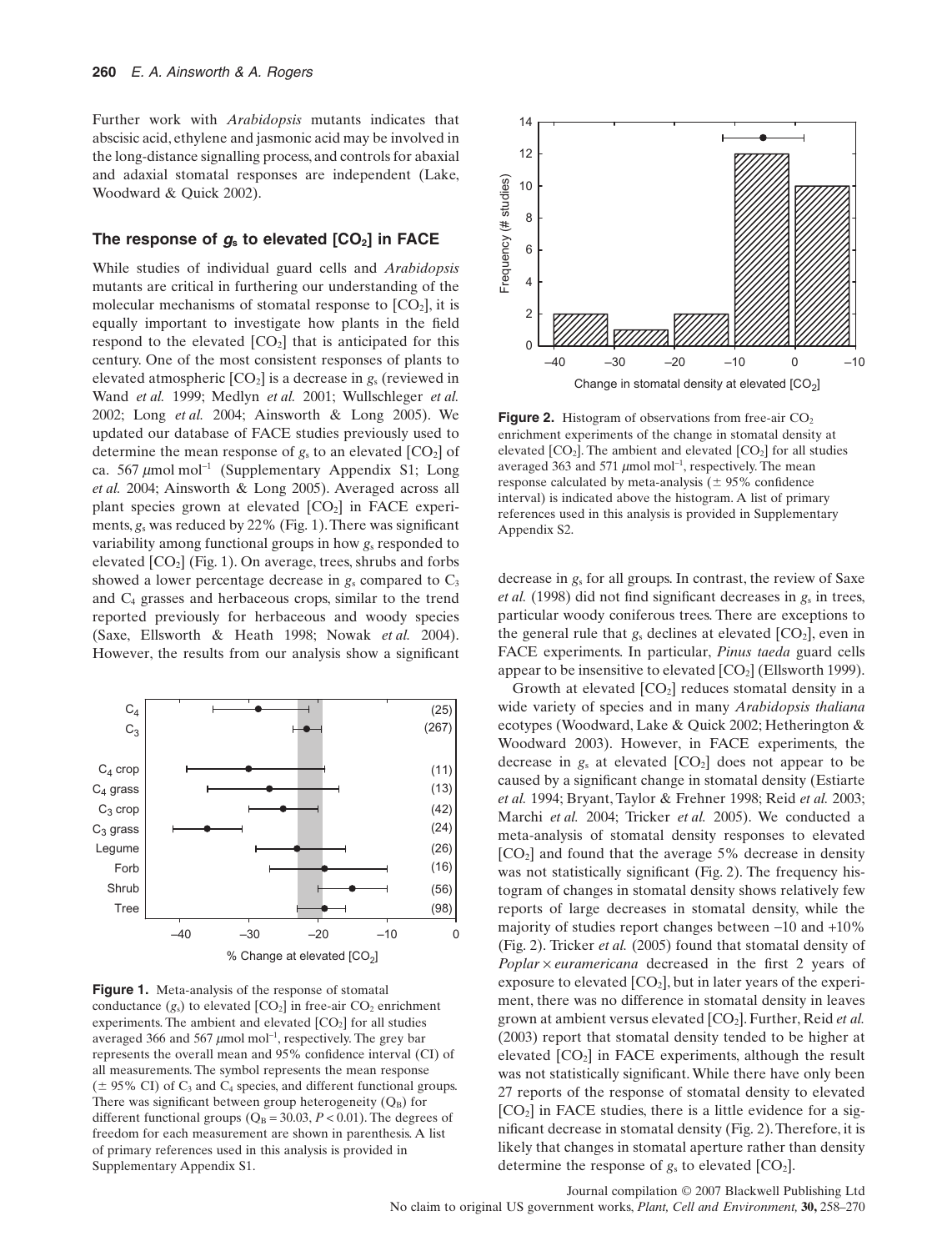#### **Acclimation of** *g***<sup>s</sup> to elevated [CO2]**

The response of  $g_s$  to elevated  $[CO_2]$  is a critical parameter for larger scale models of canopy, ecosystem and landscape water flux. Many of these models use the Ball, Woodrow & Berry (1987) model of stomatal conductance solved simultaneously with the Farquhar, von Caemmerer & Berry (1980) model of photosynthesis (and their derivatives), to provide predictions of intact leaf or canopy photosynthesis and transpiration (e.g. Foley *et al.* 1996). The Ball *et al.* (1987) model predicts *g*<sup>s</sup> on the basis of a linear, empirical relationship:

$$
g_s = g_o + m \frac{Ah}{[CO_2]}
$$

where *A* is the net rate of photosynthesis; *h* is the atmospheric relative humidity;  $[CO_2]$  is the atmospheric  $[CO_2]$  at the leaf surface;  $g_0$  is the *y*-axis intercept and *m* is the slope. Acclimation of  $g_s$  to growth at elevated  $[CO_2]$  would alter the sensitivity of  $g_s$  to  $[CO_2]$ ,  $A$ , and/or  $h$ , and therefore alter the constants in the equation,  $g_0$  and  $m$ . If  $g_s$  independently acclimates to elevated  $[CO_2]$ , then photosynthetic and stomatal models would require re-parameterization at each growth  $[CO<sub>2</sub>]$  of interest, significantly complicating the models.

Medlyn *et al.* (2001) investigated the acclimation of *g*<sup>s</sup> to elevated  $[CO<sub>2</sub>]$  in six tree species, and found that in all but one case, there was no change in  $g_0$  or *m* with growth  $[CO_2]$ . Only in water-stressed *Phillyrea angustifolia* was acclimation of *g*<sup>s</sup> detected (Medlyn *et al.* 2001). Further, Gunderson *et al.* (2002) investigated the sensitivity of stomata to elevated  $[CO<sub>2</sub>]$  over 3 years in a FACE experiment with *Liquidambar styraciflua* and found no evidence for altered sensitivity to vapour pressure deficit. Acclimation of *g*<sup>s</sup> to elevated  $[CO<sub>2</sub>]$  has been tested in herbaceous species in two FACE studies. In *Lolium perenne* grown at 600 μmol mol<sup>-1</sup>, there was no evidence of independent acclimation of  $g<sub>s</sub>$  to elevated [CO2] (Nijs *et al.* 1997). Likewise, there was no evidence for stomatal acclimation in terms of sensitivity to *A*, *h* and  $[CO_2]$  in *Glycine max* grown at 550  $\mu$ mol mol<sup>-1</sup> (Leakey *et al.* 2006a). While the Ball *et al.* (1987) model predicts that *g*<sup>s</sup> would be reduced in leaves that significantly down-regulated  $A$  in response to elevated  $[CO_2]$ , there is little evidence from FACE that *g*<sup>s</sup> independently acclimates to elevated  $[CO<sub>2</sub>]$ .

## **Environmental factors alter the response of** *g***<sup>s</sup>** to elevated [CO<sub>2</sub>]

While the sensitivity of guard cells to environmental factors does not appear to acclimate with growth at elevated  $[CO<sub>2</sub>]$ , the magnitude of the effect of elevated  $[CO_2]$  on  $g_s$  varies considerably with environmental factors (Medlyn *et al.* 2001; Gunderson *et al.* 2002; Wullschleger *et al.* 2002; Naumburg *et al.* 2003; Bunce 2004; Herrick *et al.* 2004; Marchi *et al.* 2004; Morgan *et al.* 2004; Nowak *et al.* 2004; Leakey *et al.* 2006a). There is generally a smaller effect of elevated [CO2] on *g*<sup>s</sup> during dry periods (Gunderson *et al.* 2002;

Leakey *et al.* 2004, 2006a,b), Reductions in *g*<sup>s</sup> at elevated [CO2] in *L. styraciflua*, grown at two FACE sites, were smallest when vapour pressure deficit was high and therefore absolute rates of *g*<sup>s</sup> were low (Gunderson *et al.* 2002; Wullschleger *et al.* 2002; Herrick *et al.* 2004). These results are consistent with those from *G. max* and *Zea mays*, grown in central Illinois (Leakey *et al.* 2004, 2006a,b) Long dry periods led to greater soil moisture depletion in ambient  $[CO_2]$  compared to elevated  $[CO_2]$  (Leakey, unpublished results). Therefore, *g*<sup>s</sup> was presumably reduced by drought to a greater extent in ambient  $[CO<sub>2</sub>]$  compared to elevated  $[CO<sub>2</sub>]$ , and the smaller effect of  $CO<sub>2</sub>$  on  $g<sub>s</sub>$  during dry periods has an indirect origin (Leakey *et al.* 2004, 2006a,b). While the generality of these results may be limited to more mesic ecosystems, it is clear that the indirect effects of  $CO<sub>2</sub>$ on plant and soil water relations contribute to reported system-level effects of elevated  $[CO<sub>2</sub>]$  (Morgan *et al.* 2004; Nowak *et al.* 2004; Leakey *et al.* 2006a,b). Combining our understanding of molecular controls of guard cell responses to CO<sub>2</sub> with our understanding of the impact of environmental factors will improve our ability to model and predict ecosystem-level carbon and water flux.

# **RESPONSE OF PHOTOSYNTHESIS TO ELEVATED [CO2]**

#### **Rubisco properties and mechanism**

Virtually all of the carbon assimilated by autotrophic organisms has passed through the active site of Rubisco, where ribulose-1,5-bisphosphate (RubP) is combined with  $CO<sub>2</sub>$  to yield two molecules of 3-phosphoglyceric acid (3PGA). In addition to its function as a carboxylase, Rubisco also reacts with oxygen to produce one molecule of 3PGA and one molecule of 2-phosphoglycollate (2PG) (Cleland *et al.* 1998). Estimates of the Michaelis–Menten constant  $(K<sub>m</sub>)$ for  $CO<sub>2</sub>$  in the carboxylation reaction of Rubisco in higher plants range from  $8-34 \mu M$  (von Caemmerer & Quick 2000). In  $C_3$  plants, limitations on the diffusion of  $CO_2$  to the active site of Rubisco reduce the  $[CO<sub>2</sub>]$  outside the leaf from the current atmospheric  $[CO_2]$  of 380 to ca. 190  $\mu$ mol  $mol^{-1}$ , equivalent to 6.3  $\mu$ M, at the site of carboxylation (von Caemmerer & Evans 1991; von Caemmerer & Quick 2000; Bernacchi *et al.* 2002). Estimates of the  $K<sub>m</sub>$  for  $O<sub>2</sub>$  in the oxygenation reaction of Rubisco range from 196 to 810  $\mu$ M (von Caemmerer & Quick 2000). The intercellular oxygen concentration is ca.  $263 \mu M$  (von Caemmerer & Quick 2000). Therefore, the higher affinity of Rubisco for  $CO<sub>2</sub>$  is offset by the low concentration of  $CO<sub>2</sub>$  at the active site and the relatively low affinity for  $O_2$  is compensated for by the relatively high  $[O_2]$  in the stroma. The  $CO_2$  specificity factor for Rubisco is the ratio of the specificity for  $CO<sub>2</sub>$  relative to the specificity for  $O_2$ . The mean estimate for the  $CO_2$  specificity of Rubisco is ca. 90 (range = 60–128, von Caemmerer & Quick 2000). Because the ratio of the  $[CO_2]$ :  $[O_2]$  at the active site is ca. 0.024, the relative rate of carboxylation to oxygenation in a  $C_3$  leaf at 25 °C is ca. 2.2. Thus, approximately every third molecule of RubP is consumed in the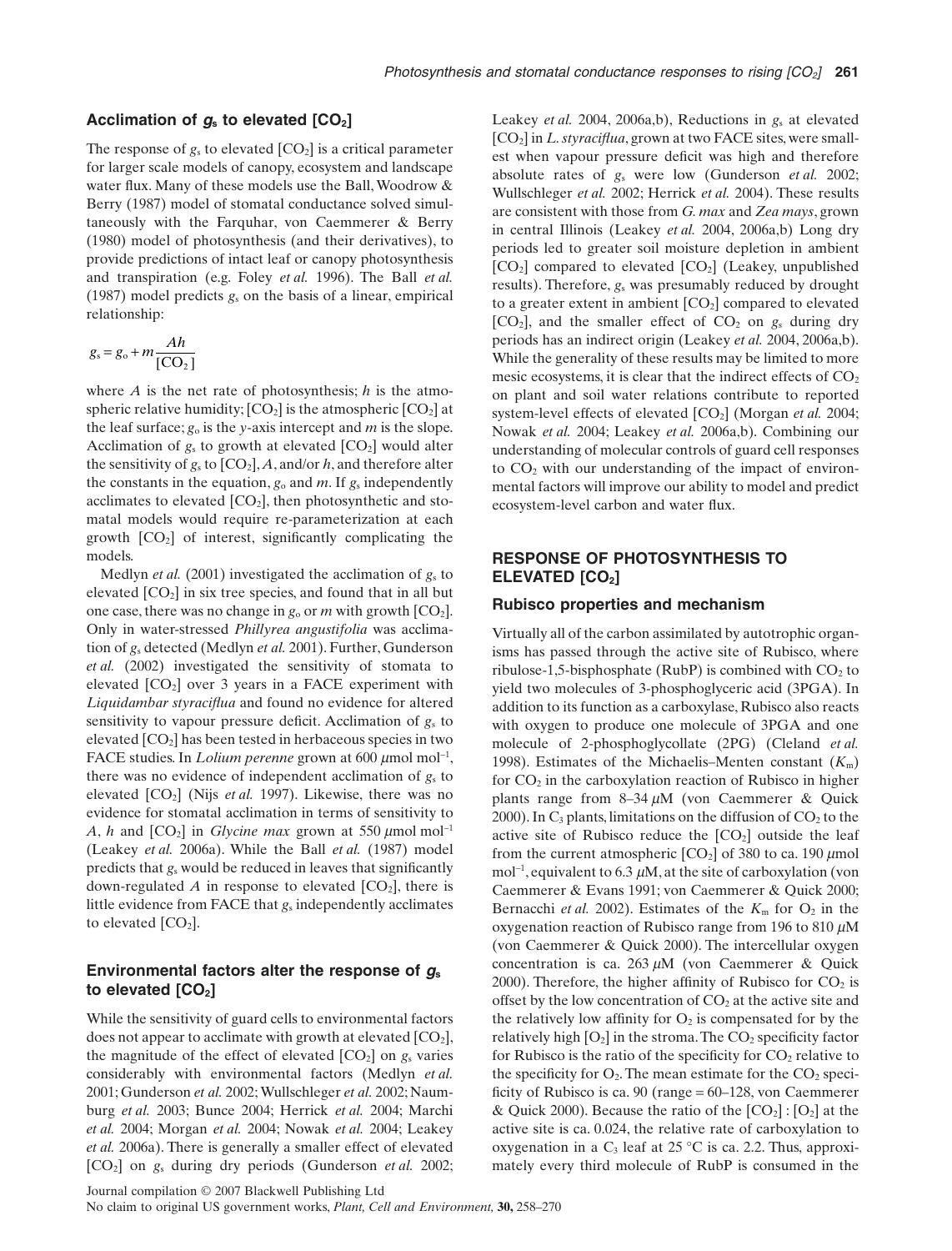oxygenation reaction. The affinity of Rubisco for  $CO<sub>2</sub>$ , and the solubility of  $CO<sub>2</sub>$  relative to  $O<sub>2</sub>$ , both decrease with rising temperature. Therefore as temperature increases, the relative rate of carboxylation to oxygenation is reduced even further and the flux of 2PG into photorespiration increases (Long 1991), e.g. at 35 °C, the relative rate of carboxylation to oxygenation is ca. 1.4.

The 3PGA produced by the oxygenase reaction enters the Calvin cycle, but the 2PG enters the non-essential photorespiratory pathway where 75% of the carbon is recovered and half of a molecule of  $CO<sub>2</sub>$  is released for every molecule of 2PG metabolized (Spreitzer 1999; Siedow & Day 2000;Long *et al.* 2006c).At 25 °C, ca. 23% of the carbon fixed by photosynthesis is lost due to photorespiration, and if all of the oxygenation reactions were replaced by carboxylation reactions,  $CO<sub>2</sub>$  uptake would be increased by ca. 53%.

Plants with the  $C_4$  pathway avoid photorespiration by a combination of biochemical and anatomical specializations that concentrate  $CO<sub>2</sub>$  at the active site of Rubisco (Sage 2004).  $CO_2$  is fixed as  $HCO_3^-$  in the outer mesophyll tissue by phosphoenolpyruvate carboxylase, which lacks an oxygenase function and has a high affinity for its substrate. The C4 organic acid is then transferred to the bundle sheath cells and decarboxylated to release CO<sub>2</sub>. While exact determination of the  $[CO<sub>2</sub>]$  in the bundle sheath is not currently possible (von Caemmerer 2003), recent estimates suggest that the  $CO<sub>2</sub>$  concentrating mechanism in  $C<sub>4</sub>$  plants raises the  $[CO<sub>2</sub>]$  at the active site of Rubisco to between 76 and 126  $\mu$ M; i.e. 12 to 20 times higher than for C<sub>3</sub> plants (Kiirats *et al.* 2002; von Caemmerer & Furbank 2003). At 25 °C, the estimated  $CO<sub>2</sub>$  loss associated with photorespiration in  $C<sub>4</sub>$ plants would be less than 2%.

The  $k_{cat}$  of Rubisco isolated from higher plants ranges from 2.5 to  $5.4 \text{ s}^{-1}$  (Tcherkez, Farquhar & Andrews 2006). For comparison, the turnover number for carbonic anhydrase is ca.  $10^5$  s<sup>-1</sup> (Heldt 2005). Therefore, despite eliminating photorespiration,  $C_4$  plants are still forced to invest 10–15% of their leaf nitrogen in Rubisco to compensate for its miserable catalytic activity. Because  $C_3$  plants lack a  $CO<sub>2</sub>$ -concentrating mechanism, they have lower N use efficiency than  $C_4$  plants and invest even greater amounts of N in Rubisco. In  $C_3$  plants, up to 25% of leaf N can be invested in Rubisco resulting in a stromal Rubisco concentration that can be several fold greater than that of its substrate, CO2 (Sage, Pearcy & Seemann 1987; Heldt 2005).

By the end of the century, the  $[CO<sub>2</sub>]$  at the active site of Rubisco in  $C_3$  plants will have risen from 6.3 to 15  $\mu$ M (based on the IPPC IS92a emission scenario that predicts an atmospheric  $[CO_2]$  of 750  $\mu$ mol mol<sup>-1</sup> by 2100, Albritton *et al.* 2001). This will increase the rate and efficiency of photosynthesis in  $C_3$  plants for two reasons. Firstly, Rubisco is substrate limited at current  $[CO_2]$ , therefore rising  $[CO_2]$ will increase the rate of the carboxylation reaction. Secondly, an increased  $[CO_2]$  will competitively inhibit the oxygenation reaction of Rubisco and subsequently reduce the CO2 loss and energy costs associated with the flux of 2PG through the photorespiratory pathway (Long *et al.* 2004). Rising  $[CO<sub>2</sub>]$  is not predicted to directly impact  $C<sub>4</sub>$  plants because they avoid photorespiration and are  $CO<sub>2</sub>$ -saturated at current  $[CO_2]$ . Therefore, as the  $[CO_2]$  rises, the competitive advantage conferred by  $C_4$  metabolism will be progressively reduced (Sage 2004).

#### **Molecular control of Rubisco activity and content**

To function, Rubisco must be activated through reversible carbamylation of a lycine residue and binding of  $Mg^{2+}$ (Cleland *et al.* 1998).Activation of Rubisco is dependent on the catalytic chaperone, Rubisco activase, which promotes the ATP-dependent dissociation of inhibitory sugar phosphates, thereby promoting carbamylation. Regulation of ATP-dependent Rubisco activase activity is not fully understood, but the sensitivity of the activase to the ATP:ADP ratio is clear and there is evidence for the involvement of redox regulation of Rubisco activase in some species (Portis 2003). Rubisco is usually fully active and carbamylated at current [CO2] under steady-state high light conditions (von Caemmerer & Quick 2000; Portis 2003). As  $[CO<sub>2</sub>]$  increases, carbon fixation increases; there is an increasing demand for ATP (required for RubP regeneration), and control of photosynthesis shifts from being limited by Rubisco to being limited by the capacity for RubP regeneration (Long & Drake 1992; von Caemmerer & Quick 2000). Reductions in the ATP:ADP ratio in the chloroplast then lead to a reduction in activase activity. The resulting reduction in Rubisco activation state would then match the capacity for carboxylation with the capacity for RubP regeneration (von Caemmerer & Quick 2000; Portis 2003; Cen & Sage 2005). Such reductions in Rubisco activation state have been observed at elevated [CO2] (Sage, Sharkey & Seemann 1988;Cen & Sage 2005).However, these responses may be more important for the short-term regulation of photosynthesis, rather than acclimation to rising  $[CO_2]$  where reductions in Rubisco activity are well correlated with reductions in Rubisco content (Rolland-Bamford *et al.* 1991; Drake, Gonzalez-Meler & Long 1997; Moore *et al.* 1999; Stitt & Krapp 1999).

Regulation of Rubisco content involves a number of mechanisms that act on transcriptional, post-transcriptional, translational and post-translational events. These mechanisms have been reviewed in depth elsewhere (Moore *et al.* 1999; Stitt & Krapp 1999; Smeekens 2000; Rolland, Moore & Sheen 2002; Long *et al.* 2004). Succinctly, when the supply of photosynthate from chloroplasts exceeds the capacity for export and utilization by sink tissue, the imbalance in supply and demand is sensed in mesophyll cells by a mechanism that possibly involves hexokinase acting as a flux sensor. The response mechanism initiated by the sugar signal varies among species but appears to target the small subunit of Rubisco through transcriptional or translational control or by interfering with the assembly of the holoenzyme (Long *et al.* 2004).These mechanisms are distinct from non-specific reductions in Rubisco content that can occur when leaf N content is reduced (Makino *et al.* 1997; Sicher & Bunce 1997; Curtis *et al.* 2000; Ellsworth *et al.* 2004).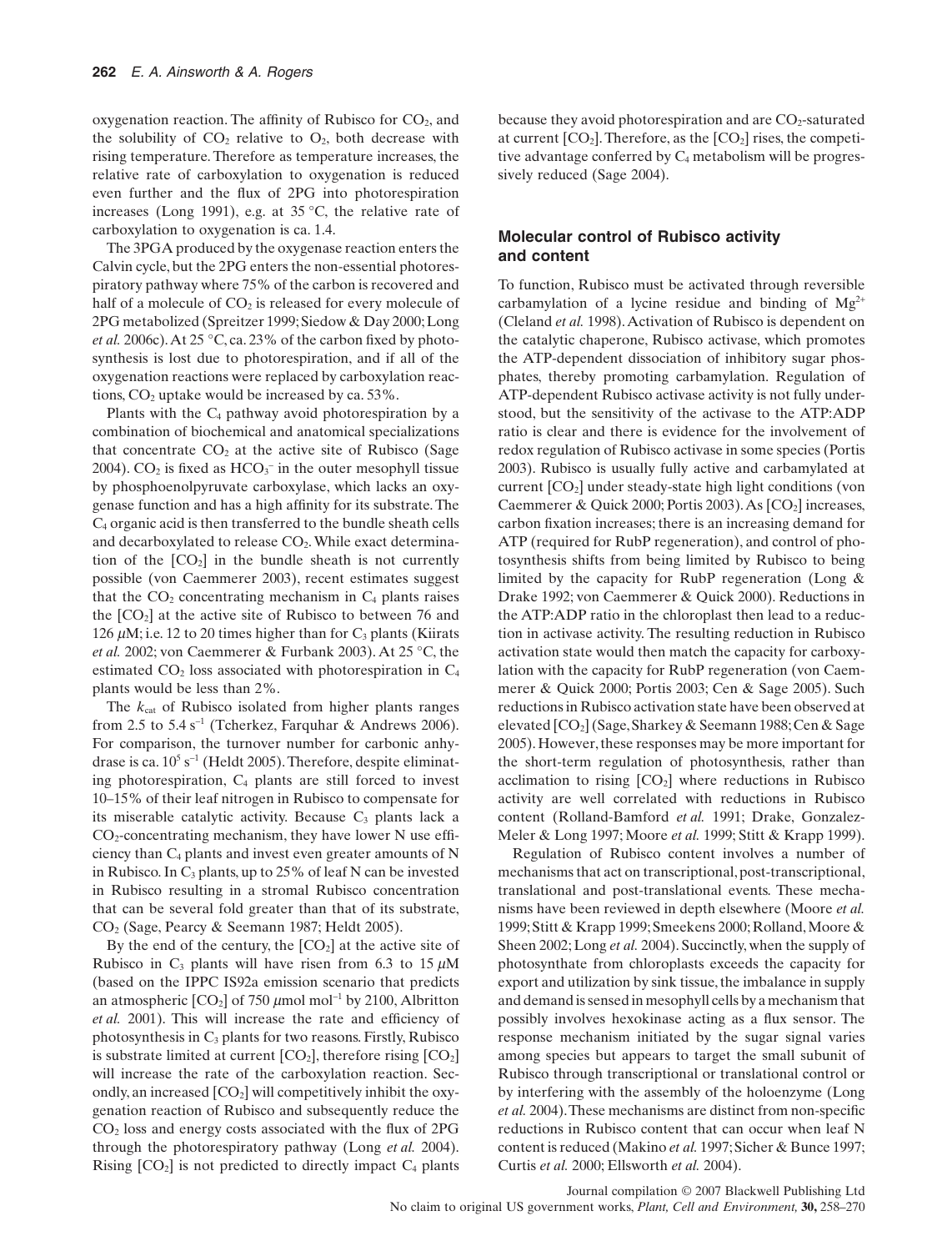## **How does photosynthesis respond to and** acclimate to elevated  $[CO<sub>2</sub>]$ ?

There is no doubt that growth at elevated  $[CO<sub>2</sub>]$  stimulates *A* in C3 plants (Drake *et al.* 1997; Norby *et al.* 1999; Nowak *et al.* 2004; Ainsworth & Long 2005).We conducted a metaanalysis of the response of  $A<sub>sat</sub>$  to growth at elevated  $[CO<sub>2</sub>]$ in FACE experiments based on an updated version of the dataset used by Ainsworth & Long (2005) (Supplementary Appendix S3; Fig. 3). As predicted from the kinetic properties of Rubisco, there was a significant and marked increase in *A*sat, but there were significant differences between functional groups of the  $C_3$  species (Fig. 3). Trees showed the largest response to elevated  $[CO<sub>2</sub>]$  and shrubs and legumes showed the smallest stimulation (Fig. 3). There was a surprising and significant increase in  $A<sub>sat</sub>$  in  $C<sub>4</sub>$  crops (see further discussion). In  $C_3$  plants, the maximum carboxylation rate  $(V_{\text{cmax}})$  and the maximum rate of electron transport  $(J_{\text{max}})$  were also significantly reduced at elevated  $[CO_2]$ . The reduction in  $V_{\text{cmax}}$  was approximately double the reduction in  $J_{\text{max}}$  (Figs 4 & 5), and the reduction in  $V_{\text{cmax}}$  was smallest in trees and greatest in shrubs, grasses and crops.

The response of  $C_4$  plants to elevated  $[CO_2]$  has been summarized by previous meta-analyses that report an increase in  $C_4$  photosynthesis at elevated  $[CO_2]$  (Wand *et al.*) 1999; Ainsworth & Long 2005).A number of possible explanations for this observed response have been discussed in depth elsewhere (Ghannoum *et al.* 2000; Leakey *et al.* 2006b). However, evidence is building to support the hypothesis that the stimulation of  $C_4$  photosynthesis at elevated  $[CO<sub>2</sub>]$  is an indirect effect resulting from the



**Figure 3.** The response of light-saturated  $CO_2$  uptake  $(A_{sat})$  in plants grown at elevated  $[CO_2]$  using free-air  $CO_2$  enrichment technology for different functional groups (legume,  $C_4$  crop,  $C_4$ grass,  $C_3$  crop,  $C_3$  grass, shrub and tree). The ambient and elevated  $[CO_2]$  for all studies averaged 366 and 567  $\mu$ mol mol<sup>-1</sup>, respectively. The grey bar represents the overall mean and 95% confidence interval (CI) of all measurements. There was significant between group heterogeneity  $(Q_B)$  between functional groups  $(Q_B = 194, P < 0.001)$ . Symbols show mean response  $(\pm 95\% \text{ CI})$  with the degrees of freedom for each functional group given in parentheses. A list of primary references used in this analysis is provided in Supplementary Appendix S3.





**Figure 4.** The response of the maximum carboxylation rate  $(V_{\text{cmax}})$  in  $C_3$  plants grown at elevated  $[CO_2]$  using free-air  $CO_2$ enrichment technology for different functional groups (legume, crop, grass, shrub and tree). The ambient and elevated  $[CO<sub>2</sub>]$  for all studies averaged 365 and 567  $\mu$ mol mol<sup>-1</sup>, respectively. The grey bar represents the overall mean and 95% confidence interval (CI) of all measurements. There was significant between group heterogeneity  $(Q_B)$  between functional groups  $(Q_B = 56,$  $P < 0.001$ ). Symbols show mean response ( $\pm$  95% CI) with the degrees of freedom for each functional group given in parentheses. A list of primary references used in this analysis is provided in Supplementary Appendix S4.

interaction of water stress with reduced  $g_s$  at elevated  $[CO_2]$ (Samarakoon & Gifford 1996; Seneweera, Ghannoum & Conroy 1998; Ghannoum *et al.* 2000). Results from FACE experiments provide additional support for this conclusion. Increases in *A* in sorghum and maize were associated with improved water status or were limited to periods of low rainfall where drought stress was likely ameliorated at elevated [CO2] (Conley *et al.* 2001; Wall *et al.* 2001; Leakey *et al.* 2004; Kimball 2006). Further, in a year with no water stress, Leakey *et al.* (2006b) found no increase in *A*, *in vivo* or *in vitro* photosynthetic enzyme activities, biomass or yield. Therefore, it is likely that the mechanism by which *A* is stimulated in  $C_4$  species grown at elevated  $[CO_2]$  occurs through the mitigation of drought stress rather than a direct effect of elevated  $[CO_2]$  on  $A$ .

# **Explanation of the observed response in C3 plants**

Previous reviews of the response of plants to elevated  $[CO<sub>2</sub>]$ have also noted that the difference in the magnitude of the stimulation in  $A$  at elevated  $[CO_2]$  and the occurrence of acclimation appeared to be both growth form and environment specific (Nowak *et al.* 2004; Ainsworth & Long 2005). Using parameters reported in the studies listed in Supplementary Appendices S4 and S5 (Table 1), we reconstructed a representative *A*/ci curve for each functional group (Fig. 6). As  $[CO_2]$  rises, control of  $A<sub>sat</sub>$  by Rubisco ( $V<sub>cmax</sub>$ ) decreases and control by the capacity for RubP regeneration (*J*max) increases (Long & Drake 1992; Long *et al.*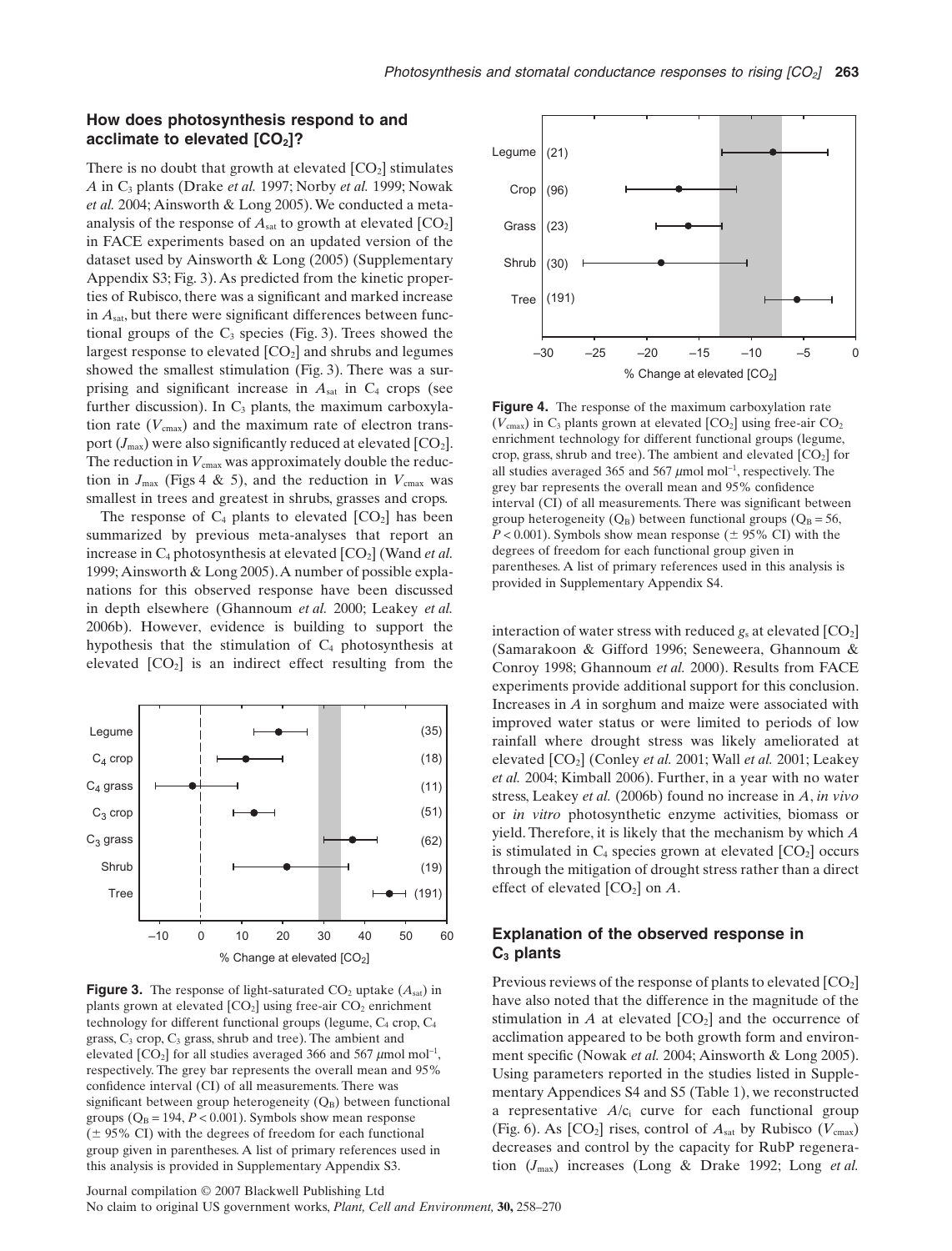| Functional group $(n)$ | $V_{\text{cmax}} (\mu \text{mol m}^{-2} \text{ s}^{-1})$ |                  | $J_{\rm max}$ (µmol m <sup>-2</sup> s <sup>-1</sup> ) |                  | <b>PPFD</b>                                   | $[CO2]$ ( $\mu$ mol mol <sup>-1</sup> ) |          |
|------------------------|----------------------------------------------------------|------------------|-------------------------------------------------------|------------------|-----------------------------------------------|-----------------------------------------|----------|
|                        | Current $[CO2]$                                          | Elevated $[CO2]$ | Current $[CO2]$                                       | Elevated $[CO2]$ | ( $\mu$ mol m <sup>-2</sup> s <sup>-1</sup> ) | Current                                 | Elevated |
| Crop(24)               | 81                                                       | 66               | 164                                                   | 140              | 1085                                          | 363                                     | 567      |
| Tree $(111)$           | 57                                                       | 55               | 124                                                   | 122              | 1360                                          | 367                                     | 567      |
| Legume $(31)$          | 97                                                       | 87               | 201                                                   | 191              | 1195                                          | 370                                     | 555      |
| Grass $(97)$           | 68                                                       | 56               | 192                                                   | 175              | 964                                           | 362                                     | 596      |
| Shrub $(22)$           | 116                                                      | 102              | 228                                                   | 198              | 1500                                          | 364                                     | 550      |

**Table 1.** Parameters used to model photosynthesis (*A*) in Fig. 6

Mean values for maximum carboxylation rate ( $V_{\text{cmax}}$ ), maximum rate of electron transport ( $J_{\text{max}}$ ) and PPFD for the five functional groups were calculated from the studies listed in Supplementary Appendices S4 and S5. When not reported,  $J_{\text{max}}$  was estimated ( $J_{\text{max}} = 29.1 + 1.64$   $V_{\text{cmax}}$ ) using the equation provided by Wullschleger (1993). In all cases photosynthetic photon flux density (PPFD) was described as saturating or close to saturating by the original authors. The atmospheric  $[CO_2](c_a)$  used to plot the supply function at current  $[CO_2]$  was calculated as the [CO2] at the mean year of measurement based on the Intergovernmental Panel on Climate Change (IPCC) estimates (Albritton *et al.* 2001) and at elevated  $[CO_2]$  as the mean target concentration for the represented free-air  $CO_2$  enrichment installations (Ainsworth & Long 2005).  $A/c$ ; curves were modelled based on the equations of Farquhar *et al.* (1980), the internal  $[CO<sub>2</sub>]$  (c<sub>i</sub>) was estimated as 0.7c<sub>a</sub> (Long *et al.* 2004), temperature = 25 °C, relative humidity = 90%, and dark respiration (R<sub>d</sub>) at 25 °C was assumed to be 1.1  $\mu$ mol m<sup>-2</sup> s<sup>-1</sup> (Long 1991).

2006a). Here we show that the difference in the magnitude of the stimulation in  $A<sub>sat</sub>$  observed in response to rising  $[CO<sub>2</sub>]$  can be explained by knowledge of what process is limiting  $A$  at a given  $c_i$ . With the exception of grasses, the  $A/c_i$  curve at current  $[CO_2]$  also predicts the likelihood of acclimation at elevated  $[CO<sub>2</sub>]$  (Fig. 6).

At current  $[CO_2]$ ,  $A$  is Rubisco limited in all functional groups, as indicated by the supply function intersecting the initial slope of the  $A/c<sub>i</sub>$  curve. As expected, no groups have an excess capacity for carboxylation at current  $[CO<sub>2</sub>]$  (von Caemmerer & Quick 2000; Rogers & Humphries 2000;



**Figure 5.** The response of the maximum rate of electron transport  $(J_{\text{max}})$  in  $C_3$  plants grown at elevated  $[CO_2]$  using free-air CO<sub>2</sub> enrichment technology for different functional groups (legume, grass, tree). The ambient and elevated  $[CO<sub>2</sub>]$  for all studies averaged 365 and 567  $\mu$ mol mol<sup>-1</sup>, respectively. The grey bar represents the overall mean and 95% confidence interval (CI) of all measurements. There was significant between group heterogeneity  $(Q_B)$  between functional groups  $(Q_B = 54,$  $P < 0.001$ ). Symbols show mean response ( $\pm$  95% CI) with the degrees of freedom for each functional group given in parentheses. A list of primary references used in this analysis is provided in Supplementary Appendix S5.

Parry *et al.* 2003). The operating point at elevated  $[CO<sub>2</sub>]$ indicates that without acclimation (solid line Fig. 6), *A* in shrubs, legumes and crops would be limited by the capacity to regenerate RubP and leaves would have an excess of Rubisco. However, *A* in trees and grasses would still be limited by Rubisco at elevated  $[CO_2]$ . Therefore, trees and grasses have the largest potential for stimulation at elevated  $[CO_2]$  (ca. 50%), because rising  $[CO_2]$  increases carboxylation and reduces photorespiration. In contrast, there is lower potential stimulation of *A* in shrubs, legumes and crops (ca.  $30\%$ ), because as  $[CO<sub>2</sub>]$  rises, *A* becomes limited by the capacity for RubP regeneration, and further increases in  $A$  with rising  $[CO_2]$  would result only from the repression of photorespiration (Long *et al.* 2004).

All functional groups acclimated to growth at elevated  $[CO<sub>2</sub>]$  (Figs 4 & 6), so observed photosynthetic stimulations in acclimated plants were less than the potential maximum stimulations indicated by the modelled  $A/c<sub>i</sub>$  response at current  $[CO<sub>2</sub>]$ . Shrubs and crops showed ca. 18% reduction in  $V_{\text{cmax}}$  (Fig. 4) and when grown at elevated  $\text{[CO}_2\text{]}$  (dashed line Fig. 6) were at or close to a co-limitation of *A* by carboxylation and RubP regeneration. Legumes showed the same response but Rubisco acclimation was less pronounced. Drake *et al.* (1997) hypothesized that the increased N use efficiency of plants at elevated  $[CO<sub>2</sub>]$ , coupled to the shift in control of *A* away from Rubisco and towards RubP regeneration, would enable plants to reduce Rubisco content at elevated  $[CO<sub>2</sub>]$  and optimize their investment in photosynthetic machinery. In a recent review of crop responses to elevated [CO2], Long *et al.* (2006a) showed that crops reduced Rubisco activity at elevated  $[CO<sub>2</sub>]$  to a greater extent than the capacity for RubP regeneration. The data summarized here also suggest that plants are preferentially reducing their carboxylation capacity relative to RubP regeneration capacity (Figs  $3 \& 4$ ), and the reconstructed *A*/c<sub>i</sub> curves suggest that shrubs, crops and legumes are optimizing their resources at elevated  $[CO<sub>2</sub>]$ (dashed line in Fig. 6).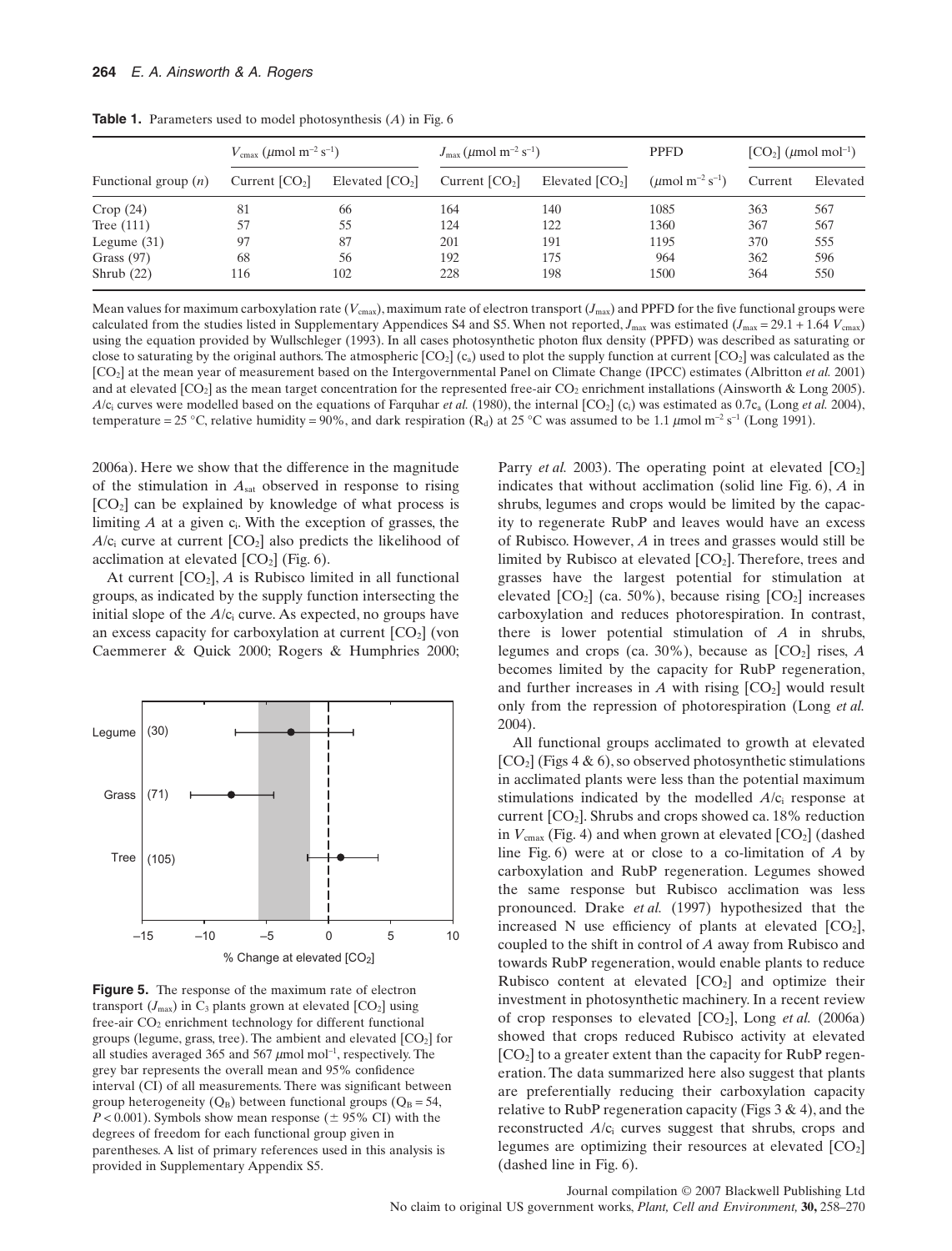

**Figure 6.**  $A/c$  curves for five functional groups of  $C_3$  plants grown at current  $[CO_2]$  (solid line), and elevated  $[CO_2]$  (dashed line) using free-air  $CO<sub>2</sub>$  enrichment technology. The dotted lines indicate the supply function and the point at which these lines meet the *A*/c<sub>i</sub> curves indicates the operating point at current and elevated  $[CO_2]$ . Values for maximum carboxylation rate  $(V_{\text{cmax}})$ , maximum rate of electron transport  $(J_{\text{max}})$  and photosynthetic photon flux density (PPFD) were taken from the original studies and the means were used to model the response of  $A$  to  $c_i$ (Farquhar *et al.* 1980). The raw values used to fit the  $A/c$  curves for each  $[CO_2]$  and functional group are provided in Table 1.

Photosynthesis in trees and grasses was Rubisco limited at both current and elevated  $[CO_2]$  reflecting the ca. 36% lower carboxylation capacity in these groups compared with shrubs, crops and legumes. Because *A* is Rubisco limited in trees and grasses at elevated  $[CO<sub>2</sub>]$ , reductions in Rubisco content will negatively impact carbon acquisition. Therefore, in the absence of other limitations, no loss of Rubisco activity would be predicted. Trees had the smallest reduction in  $V_{\text{cmax}}$ , consistent with this explanation. However, on average, grasses showed a marked reduction in  $V_{\text{cmax}}$ . Grasses were grown in FACE experiments at different N fertilization regimes and different management practices, and acclimation was dependent on these environmental factors (see further discussion).

# **Environmental factors determine the magnitude of the response of photosynthesis to elevated** [CO<sub>2</sub>]

Given the large amount of N that plants invest in Rubisco, and its role as the C fixing enzyme, it not surprising that the balance between photosynthate utilization and N status plays a major role in shaping the response of plants to elevated  $[CO<sub>2</sub>]$ .

#### *Nitrogen supply*

In plants where photosynthesis becomes RubP limited at elevated  $[CO_2]$  (e.g. crops, legumes and shrubs, Fig. 6), Rubisco will be in excess of requirements.The excess capacity for carboxylation could be reduced through a reduction in the activation state of Rubisco (Cen & Sage 2005). Alternatively, because less Rubisco is required by these plants at elevated  $[CO_2]$ , redistribution of the excess N invested in Rubisco could further increase N use efficiency at elevated [CO2] without negatively impacting potential C acquisition (Drake *et al.* 1997; Parry *et al.* 2003). However, there is only benefit in reducing the amount of N invested in Rubisco at elevated  $[CO<sub>2</sub>]$  when the resources invested in it can be usefully deployed elsewhere (Parry *et al.* 2003). Therefore we would expect greater acclimation in low N conditions than high N conditions. Ainsworth & Long (2005) reported that stimulation in  $A<sub>sat</sub>$  at elevated  $[CO<sub>2</sub>]$  was 23% lower in plants grown with a low N supply.  $V_{\text{cmax}}$  was reduced at elevated  $[CO_2]$  at both high and low N, but at low N the reduction was 85% greater. The emerging picture from FACE studies is that when acclimation occurs at elevated [CO2], it occurs to a greater extent at low N than at high N. This is in agreement with summaries of earlier studies conducted in controlled environments and field enclosures (Drake *et al.* 1997; Moore *et al.* 1999; Stitt & Krapp 1999), and is consistent with current understanding of the mechanism underlying acclimation. When plants are N limited, sink development is restricted, C supply is in excess of demand, and the sugar feedback mechanism outlined earlier can operate to reduce Rubisco content and increase N use efficiency. As N supply increases, the limitation imposed by sink capacity decreases and the sugar linked signal for down-regulating Rubisco content is reduced (Drake *et al.* 1997; Rogers *et al.* 1998; Long *et al.* 2004).

# *Sink strength*

Defined here as the capacity to utilize photosynthate, sink strength can be a major constraint on carbon acquisition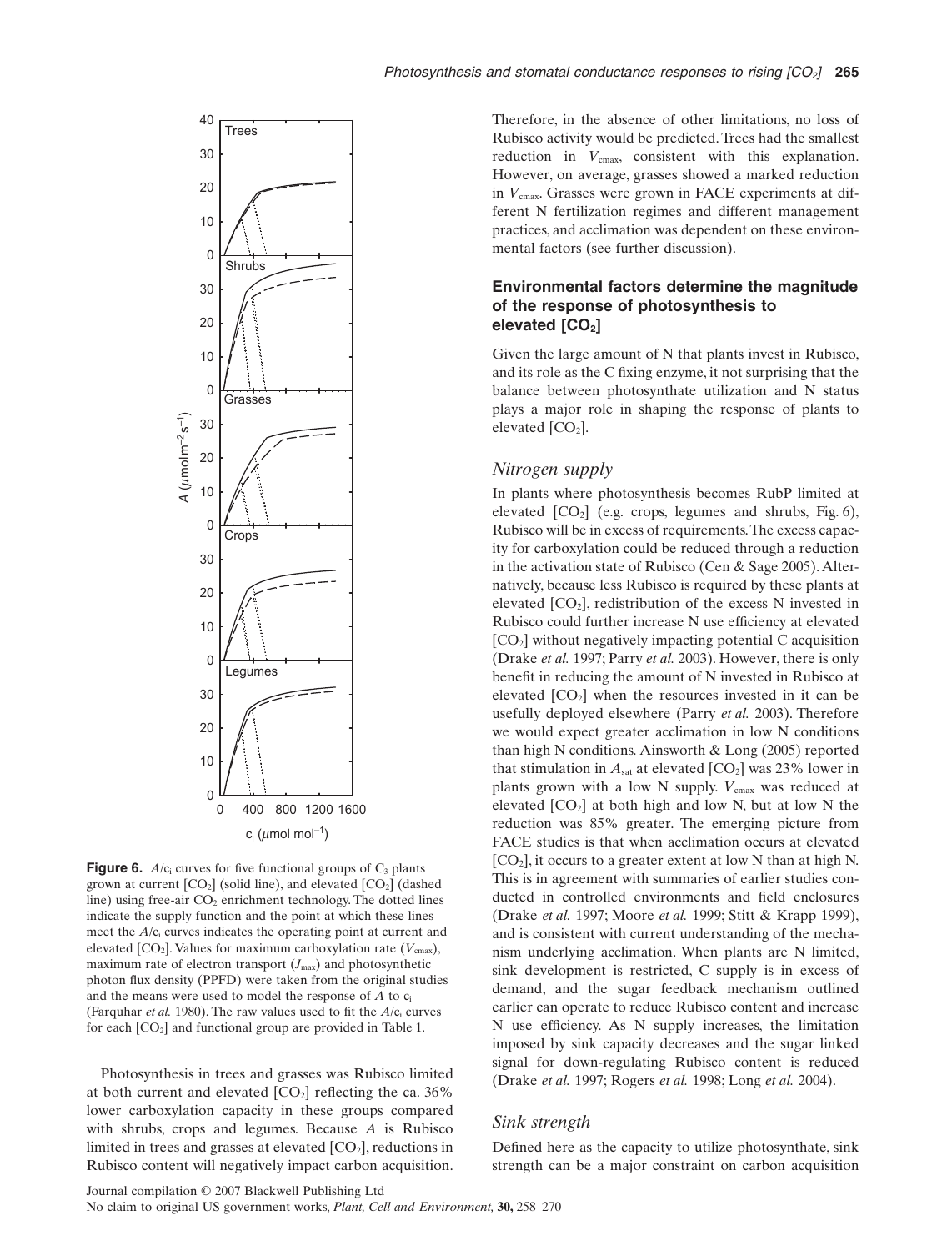(Stitt 1991). A reduced or insufficient sink capacity may be the result of many potentially limiting processes, e.g. N supply (Rogers *et al.* 1998), genetic constraints (Ainsworth *et al.* 2004), temperature (Ainsworth *et al.* 2003b) or developmental changes (Rogers *et al.* 2004; Bernacchi *et al.* 2005; Rogers & Ainsworth 2006). However, the net result is the same, i.e. the appearance of a carbohydrate-derived signal that can lead to the subsequent down-regulation (acclimation) of photosynthetic machinery, principally Rubisco (Stitt & Krapp 1999; Long *et al.* 2004).

FACE experiments have provided field tests of this concept and showed that some plants are better able to cope with excess carbohydrate than others. Davey *et al.* (2006) showed that poplar grown at elevated  $[CO<sub>2</sub>]$  had a large sink capacity. Poplar was able to export >90% of its photosynthate during the day and had a large capacity for the temporary storage of overflow photosynthate as starch (Stitt & Quick 1989; Davey *et al.* 2006). These two traits enabled poplar to maintain high photosynthetic rates at elevated  $[CO<sub>2</sub>]$  and avoid a major source–sink imbalance that could lead to a reduction in the potential for C acquisition. In contrast, *L. perenne* can become extremely sink limited at elevated  $[CO_2]$  (Rogers & Ainsworth 2006), and reports of large accumulations of carbohydrate which build up in grasses over several days and weeks are common (Fischer *et al.* 1997; Isopp *et al.* 2000; Rogers & Ainsworth 2006). The most likely explanation for the sink limitation observed in *L perenne* is an insufficient N supply (Fischer *et al.* 1997; Rogers *et al.* 1998).The excess of C and shortage of N may explain why grasses reduced their Rubisco content at elevated  $[CO_2]$ , despite the negative impact on potential carbon gain (Rogers *et al.* 1998; Ainsworth *et al.* 2003a; Figs 4 & 6).

Legumes grown at elevated  $[CO<sub>2</sub>]$  have an excess of Rubisco, and photosynthesis is limited by the capacity for RubP regeneration (Fig. 6). Therefore, a reduction in carboxylation capacity would be expected. However, legumes can trade photosynthate for reduced forms of N with their bacterial symbionts (Rogers *et al.* 2006b). Therefore, the benefit of an increase in N use efficiency resulting from the reduction of Rubisco content, and the sugar-derived signal required for a reduction in carboxylation capacity would not be expected. It follows that acclimation in legumes likely occurs through reductions in Rubisco activity rather than through a loss of Rubisco protein content, and occurs to maintain the balance between the supply and demand for the products of the light reactions (see earlier discussion and Bernacchi *et al.* 2005; Cen & Sage 2005). Alternatively, other nutrient limitations may also impact N-fixation and sink capacity at elevated [CO<sub>2</sub>] (Almeida *et al.* 2000; Hungate *et al.* 2004).

# **CONCLUSIONS**

Rising  $[CO<sub>2</sub>]$  will impact plants and ecosystems through two processes, reduced *g*<sup>s</sup> and increased *A*. Our understanding of the mechanism by which Rubisco responds to short-term increases in  $[CO_2]$  is well advanced, and our understanding of the different components of the guard cell-signalling pathway is advancing. However, the  $CO<sub>2</sub>$ -sensing mechanism in guard cells that is responsible for the short-term sensitivity of  $g_s$  to elevated  $[CO_2]$  is still unknown. Results from FACE studies show that *g*<sup>s</sup> is consistently decreased in both  $C_3$  and  $C_4$  species, yet stomatal density does not significantly change nor does  $g_s$  acclimate to elevated  $[CO_2]$ independently of *A*. Therefore, the short-term change in stomatal aperture likely determines most of the long-term response of  $g_s$  to elevated  $[CO_2]$ .

Results from FACE studies have demonstrated that magnitude of the stimulation of  $C_3$  photosynthesis by elevated [CO2] and the potential for photosynthetic acclimation can be understood by examining the *A*/ci response. The key to advancing understanding and being able to predict the responses of plants and ecosystems to rising  $[CO<sub>2</sub>]$  is an improved understanding of downstream limitations, such as an N or micronutrient supply (Hungate *et al.* 2004; Luo *et al.* 2004), and other environmental variables that restrict and modulate the well-characterized primary responses of elevated [CO2] on *g*<sup>s</sup> and *A*. Future FACE research should be focused on making mechanistic advances, and ideally new experiments should include interactions with expected changes in other environmental variables such as water supply and temperature, which are known to modulate the two primary plant responses to elevated  $[CO<sub>2</sub>]$ .

# **ACKNOWLEDGMENTS**

We are grateful to D.R. Ort,A.D.B. Leakey, L.E. Heady and J. M. McGrath for helpful comments on the manuscript. This research was supported in part by the U.S. Department of Energy, Office of Science (BER), Program for Ecosystem Research and contract No. DE-AC02-98CH10886 to Brookhaven National Laboratory.

#### **REFERENCES**

- Ainsworth E.A. & Long S.P. (2005) What have we learned from 15 years of free-air  $CO<sub>2</sub>$  enrichment (FACE)? A meta-analytic review of the responses of photosynthesis, canopy properties and plant production to rising CO2. *New Phytologist* **165,** 351–372.
- Ainsworth E.A., Davey P.A., Hymus G.J., Osborne C.E., Rogers A., Blum H., Nosberger J. & Long S.P. (2003a) Is stimulation of leaf photosynthesis by elevated carbon dioxide concentration maintained in the long term? A test with *Lolium perenne* grown for 10 years at two nitrogen fertilization levels under Free Air  $CO<sub>2</sub>$ Enrichment (FACE). *Plant, Cell & Environment* **26,** 705–714.
- Ainsworth E.A., Rogers A., Blum H., Nösberger J. & Long S.P. (2003b) Variation in acclimation of photosynthesis in *Trifolium repens* after eight years of exposure to free air  $CO<sub>2</sub>$  enrichment (FACE). *Journal of Experimental Botany* **54,** 2769–2774.
- Ainsworth E.A., Rogers A., Nelson R. & Long S.P. (2004) Testing the 'source-sink' hypothesis of down-regulation of photosynthesis in elevated  $[CO_2]$  in the field with single gene substitutions in *Glycine max*. *Agricultural & Forest Meteorology* **122,** 85–94.
- Albritton D.L., Allen M.R., Alfons P.M., *et al*. (2001) Summary for policy makers. In *Climate Change 2001:The Scientific Basis. Contribution of Working Group I to the Third Assessment Report of the Intergovernmental Panel on Climate Change* (eds J.T.

Journal compilation © 2007 Blackwell Publishing Ltd No claim to original US government works, *Plant, Cell and Environment,* **30,** 258–270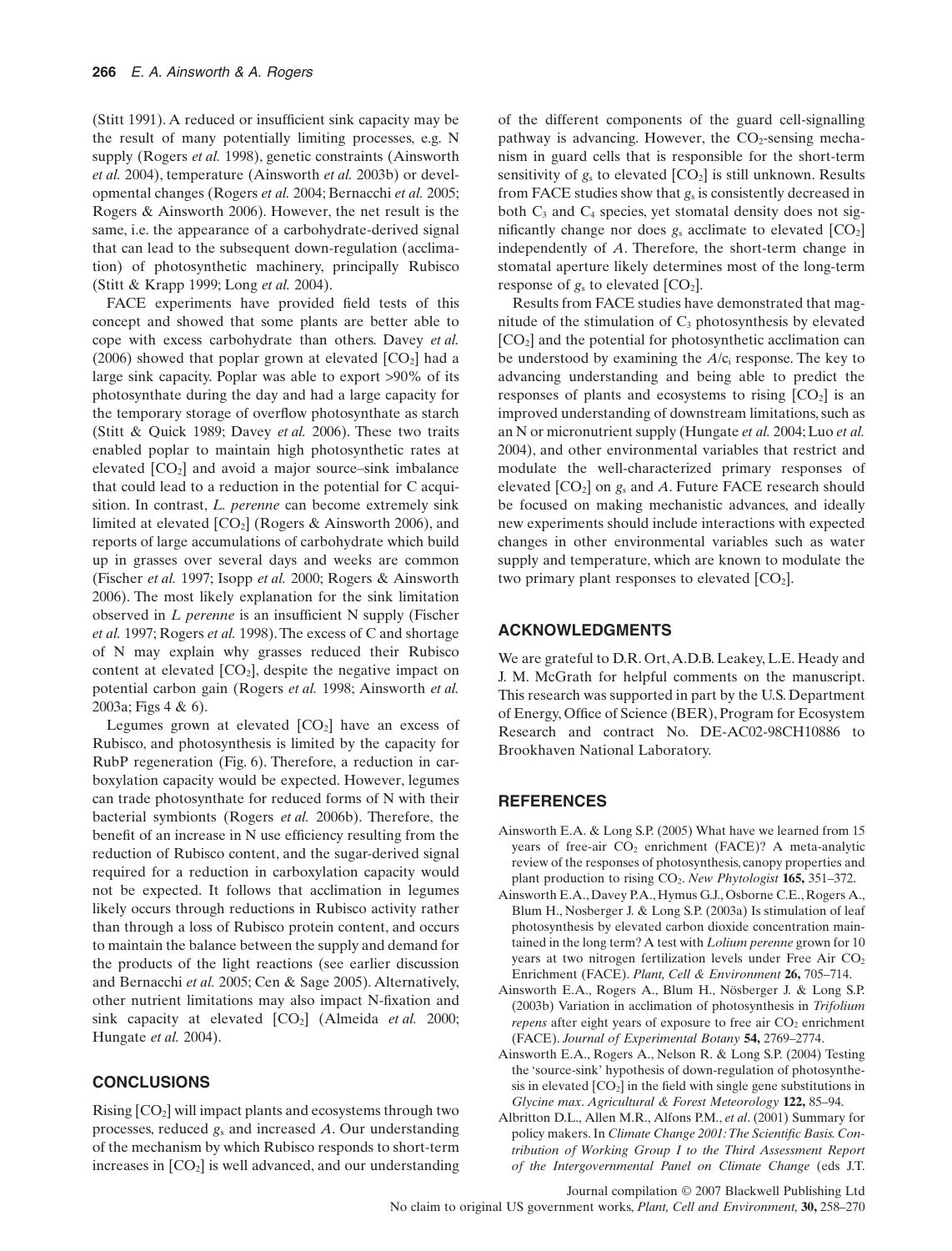Houghton, Y. Ding, D.J. Griggs, M. Noguer, P.J. van der Linden & D. Xiaosu), pp. 73–20. Cambridge University Press, Cambridge, UK .

- Almeida J.P.F., Hartwig U.A., Frehner M., Nösberger J. & Löscher A. (2000) Evidence that P deficiency induces N feedback regulation of symbiotic N2 fixation in white clover (*Trifolium repens* L.). *Journal of Experimental Botany* **51,** 1289–1297.
- Arp W.J. (1991) Effects of source-sink relations on photosynthetic acclimation to elevated CO2. *Plant, Cell & Environment* **14,** 869– 875.
- Assmann S.M. (1993) Signal transduction in guard cells. *Annual Review of Cell Biology* **9,** 345–375.
- Assmann S.M. (1999) The cellular basis of guard cell sensing of rising CO2. *Plant, Cell & Environment* **22,** 629–637.
- Ball J.T., Woodrow I.E., Berry J.A. (1987) A model predicting stomatal conductance and its contribution to the control of photosynthesis under different environmental conditions. In *Progress in Photosynthesis Research* (ed. J. Biggens), pp. 221– 224. Martinus-Nijhoff Publishers, Dordrecht, The Netherlands.
- Bernacchi C.J., Portis A.R., Nakano H., von Caemmerer S. & Long S.P. (2002) Temperature response of mesophyll conductance. Implications for the determination of rubisco enzyme kinetics and for limitations to photosynthesis *in vivo*. *Plant Physiology* **130,** 1992–1998.
- Bernacchi C.J., Morgan P.B., Ort D.R. & Long S.P. (2005) The growth of soybean under free air  $[CO<sub>2</sub>]$  enrichment (FACE) stimulates photosynthesis while decreasing in vivo rubisco capacity. *Planta* **220,** 424–446.
- Brearley J., Venis M.A. & Blatt M.R. (1997) The effect of elevated CO2 concentrations on K+ and anion channels of *Vicia faba* L. guard cells. *Planta* **203,** 145–154.
- Bryant J., Taylor G. & Frehner M. (1998) Photosynthetic acclimation to elevated  $CO<sub>2</sub>$  is modified by source: sink balance in three component species of chalk grassland swards grown in a free air carbon dioxide enrichment (FACE) experiment. *Plant, Cell & Environment* **21,** 159–168.
- Buckley T.M., Mott K.A. & Farquhar G.D. (2003) A hydromechanical model and biochemical model of stomatal conductance. *Plant, Cell & Environment* **26,** 1767–1785.
- Bunce J.A. (2004) Carbon dioxide effects on stomatal responses to the environment and water use by crops under field conditions. *Oecologia* **140,** 1–10.
- von Caemmerer S. (2003)  $C_4$  photosynthesis in a single  $C_3$  cell is theoretically inefficient but may ameliorate internal  $CO<sub>2</sub>$  diffusion limitations of C3 leaves.*Plant, Cell & Environment* **26,** 1191– 1197.
- von Caemmerer S. & Evans J.R. (1991) Determination of the average partial pressure of  $CO<sub>2</sub>$  in chloroplasts from leaves of several C3 plants. *Australian Journal of Plant Physiology* **18,** 287–305.
- von Caemmerer S. & Furbank R.T. (2003) The  $C_4$  pathway: an efficient CO2 pump. *Photosynthesis Research* **77,** 191–207.
- von Caemmerer S. & Quick P.W. (2000) Rubisco, physiology *in vivo*. In *Photosynthesis: Physiology and Metabolism* (edseds R.C. Leegood, T.D. Sharkey & S. von Caemmerer), pp. 85–113. Kluwer Academic Publishers, Dordrecht, The Netherlands.
- von Caemmerer S., Lawson T., Oxborough K., Baker N.R., Andrews T.J. & Raines C.A. (2004) Stomatal conductance does not correlate with photosynthetic capacity in transgenic tobacco with reduced amounts of Rubisco. *Journal of Experimental Botany* **55,** 1157–1166.
- Cardon Z.G. & Berry J.A. (1992) Effects of  $O_2$  and  $CO_2$  concentration on the steady-state fluorescence yield of single guard cell pairs in intact leaf discs of *Tradescantia albiflora*. Evidence for Rubisco-mediated CO2 fixation and photorespiration in guard cells. *Plant Physiology* **99,** 1238–1244.
- Cen Y.-P. & Sage R.F. (2005) The regulation of rubisco activity in response to variation in temperature and atmospheric  $CO<sub>2</sub>$ partial pressure in sweet potato. *Plant Physiology* **139,** 979–990.
- Cleland W.W., Andrews T.J., Gutteridge S., Hartman F.C. & Lorimer G.H. (1998) Mechanism of Rubisco: the carbamate as general base. *Chemical Review* **98,** 549–561.
- Cominelli E., Galbiati M., Vavasseur A., Conti L., Sala T., Vuylsteke M., Leonhardt N., Dellaporta S.L. & Tonelli C. (2005) A guard-cell-specific MYB transcription factor regulates stomatal movements and plant drought tolerance. *Current Biology* **15,** 1196–1200.
- Conley M.M., Adam N.R., Wall G.W., et al. (2001) CO<sub>2</sub> enrichment increases water-use efficiency in sorghum. *New Phytologist* **151,** 407–412.
- Curtis P.S., Vogel C.S., Wang X.Z., Pregitzer K.S., Zak D.R., Lussenhop J., Kubiske M. & Teeri J.A. (2000) Gas exchange, leaf nitrogen, and growth efficiency of *Populus tremuloides* in a CO<sub>2</sub>enriched atmosphere. *Ecological Applications* **10,** 3–17.
- Davey P.A., Olcer H., Zakhleniuk O., Bernacchi C.J., Calfapietra C., Long S.P. & Raines C.A. (2006) Can fast-growing plantation trees escape biochemical down-regulation of photosynthesis when grown throughout their complete production cycle in the open air under elevated carbon dioxide? *Plant, Cell & Environment* **29,** 1235–1244.
- Drake B.G., Gonzalez-Meler M.A. & Long S.P. (1997) More efficient plants: a consequence of rising atmospheric CO<sub>2</sub>? *Annual Review of Plant Physiology and Plant Molecular Biology* **48,** 609–639.
- Ellsworth D.S. (1999)  $CO<sub>2</sub>$  enrichment in a maturing pine forest: are CO2 exchange and water status in the canopy affected? *Plant, Cell & Environment* **22,** 461–472.
- Ellsworth D.S., Reich P.B., Naumburg E.S., Koch G.W., Kubiske M.E. & Smith S.D. (2004) Photosynthesis, carboxylation and leaf nitrogen responses of 16 species to elevated  $pCO<sub>2</sub>$  across four free-air CO<sub>2</sub> enrichment experiments in forest, grassland and desert. *Global Change Biology* **10,** 2121–2138.
- Estiarte M., Peñuelas J., Kimball B.A., Idso S.B., LaMorte R.L., Pinter P.J., Wall G.W. & Garcia R.L. (1994) Elevated CO<sub>2</sub> effects on stomatal density of wheat and sour orange trees. *Journal of Experimental Botany* **280,** 1665–1668.
- Farquhar G.D., von Caemmerer S. & Berry J.A. (1980) A biochemical model of photosynthetic  $CO<sub>2</sub>$  assimilation in leaves of  $C<sub>3</sub>$ species. *Planta* **149,** 78–90.
- Fischer B.U., Frehner M., Hebeisen T., Zanetti S., Stadelmann F., Lüscher A., Hartwig U.A., Hendrey G.R., Blum H. & Nüsberger J. (1997) Source-sink relations in *Lolium perenne* L. as reflected by carbohydrate concentrations in leaves and pseudo-stems during regrowth in a free air carbon dioxide enrichment (FACE) experiment. *Plant, Cell & Environment* **20,** 945–952.
- Foley J.A., Prentice I.C., Ramankutty N., Levis S., Pollard D., Sitch S. & Haxeltine A. (1996) An integrated biosphere model of land surface processes, terrestrial carbon balance, and vegetation dynamics. *Global Biogeochemical Cycles* **10,** 603–628.
- Ghannoum O., von Caemmerer S., Ziska L.H. & Conroy J.P. (2000) The growth response of  $C_4$  plants to rising atmospheric  $CO<sub>2</sub>$ partial pressure: a reassessment. *Plant, Cell & Environment* **23,** 931–942.
- Gray J. (2005) Guard cells: transcription factors regulate stomatal movements. *Current Biology* **15,** R593–R595.
- Gray J.E., Holroyd G.H., van der Lee F.M., Bahrami A.R., Sijmons P.C., Woodward F.I., Schuch W. & Hetherington A.M. (2000) The HIC signaling pathway links  $CO<sub>2</sub>$  perception to stomatal development. *Nature* **408,** 713–716.
- Gunderson C.A., Sholtis J.D.,Wullshleger S.D., Tissue D.T., Hanson P.J. & Norby R.J. (2002) Environmental and stomatal control of photosynthetic enhancement in the canopy of a sweetgum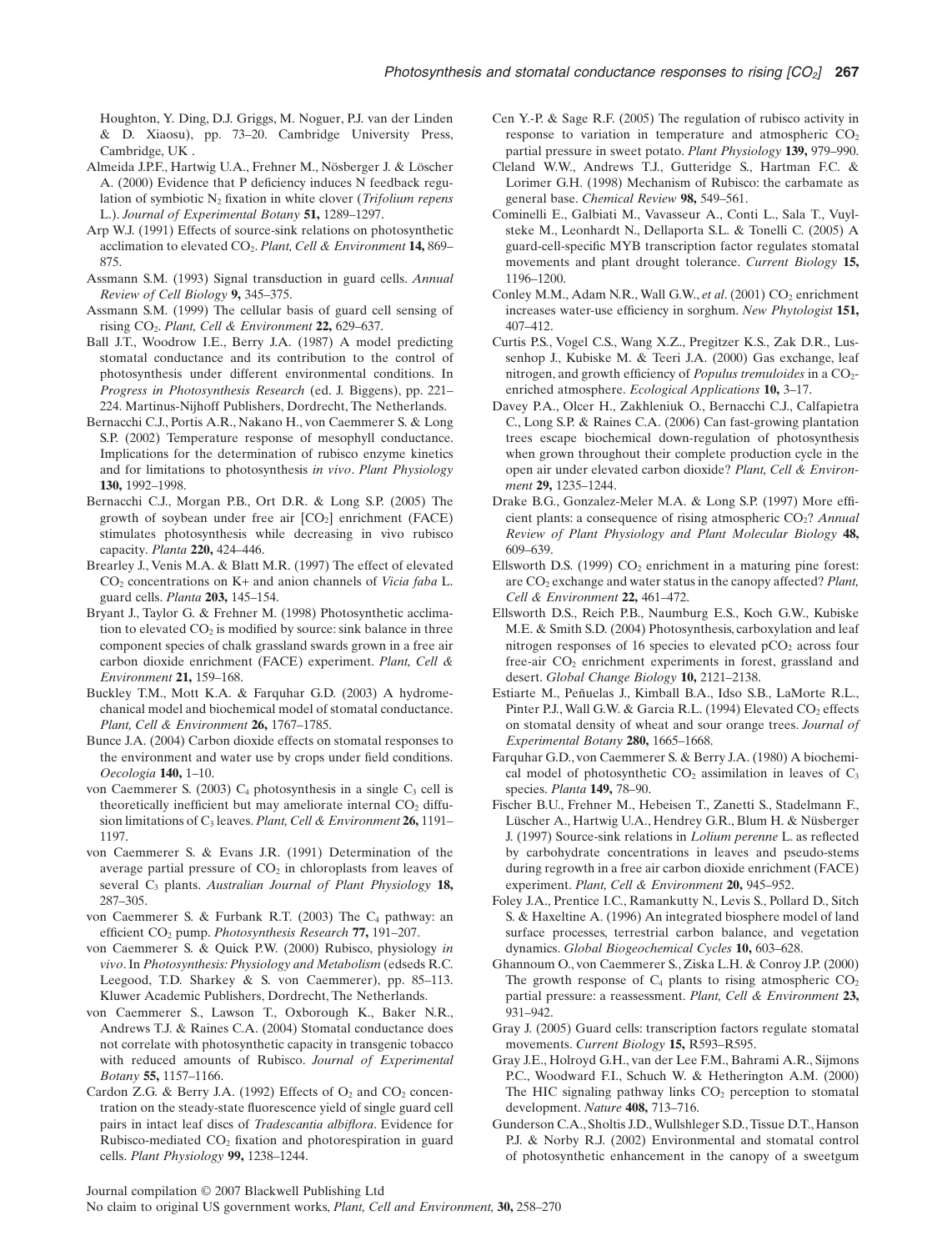(*Liquidambar styraciflua* L.) plantation during 3 years of  $CO<sub>2</sub>$ enrichment. *Plant, Cell & Environment* **25,** 379–393.

- Hanstein S.M. & Felle H.H. (2002)  $CO<sub>2</sub>$ -triggered chloride release from guard cells in intact fava bean leaves. Kinetics of the onset of stomatal closure. *Plant Physiology* **130,** 940–950.
- Hashimoto M., Negi J., Young J., Israelsson M., Schroeder J.I. & Iba K. (2006) Arabidopsis HT1 kinase controls stomatal movements in response to CO2. *Nature Cell Biology* **8,** 391–398.
- Heldt H.W. (2005) *Plant Biochemistry*, pp. 165–192. Elsevier, San Diego, CA, USA.
- Herrick J.D., Maherali H. & Thomas R.B. (2004) Reduced stomatal conductance in sweetgum (*Liquidambar styraciflua*) sustained over long-term CO2 enrichment. *New Phytologist* **162,** 387–396.
- Hetherington A.M. (2001) Guard cell signaling. *Cell* **107,** 711–714. Hetherington A.M. & Woodward F.I. (2003) The role of stomata in sensing and driving environmental change. *Nature* **424,** 901–908.
- Hungate B.A., Stiling P.D., Dijkstra P., Johnson D.W., Ketterer M.E., Hymus G.J., Hinkle C.R. & Drake B.G. (2004)  $CO<sub>2</sub>$  elicits long-term decline in nitrogen fixation. *Science* **304,** 1291.
- Isopp H., Frehner M., Long S.P. & Nösberger J. (2000) Sucrosephosphate synthase responds differently to source-sink relations and to photosynthetic rate:*Lolium perenne*L.growing at elevated *p*CO2 in the field. *Plant, Cell & Environment* **23,** 597–607.
- Kiirats O., Lea P.F., Franceschi V.R. & Edwards G.E. (2002) Bundle sheath diffusive resistance to  $CO<sub>2</sub>$  and effectiveness of  $C<sub>4</sub>$  photosynthesis and refixation of photorespired  $CO<sub>2</sub>$  in a  $C<sub>4</sub>$  cycle mutant and wild-type *Amaranthus edulis*. *Plant Physiology* **130,** 964–976.
- Kimball B.A. (2006) The effects of free-air  $[CO<sub>2</sub>]$  enrichment of cotton, wheat and sorghum. In *Managed Ecosystems and CO2. Case Studies, Processes and Perspectives* (eds J. Nösberger, S.P. Long, R.J. Norby, M. Stitt, G.R. Hendrey & H. Blum), pp. 47–70. Springer-Verlag, Heidelberg, Berlin, Germany.
- Lake J.A., Quick W.P., Beerling D.J. & Woodward F.I. (2001) Plant development – signals from mature to new leaves. *Nature* **411,** 154–154.
- Lake J.A., Woodward F.I. & Quick W.P. (2002) Long-distance  $CO<sub>2</sub>$ signalling in plants. *Journal of Experimental Botany* **53,** 183–193.
- Lawson T., Oxborough K., Morison J.I.L. & Baker N.R. (2002) Responses of photosynthetic electron transport in stomatal guard cells and mesophyll cells in intact leaves to light,  $CO<sub>2</sub>$ , and humidity. *Plant Physiology* **128,** 52–62.
- Lawson T., Oxborough K., Morison J.I.L. & Baker N.R. (2003) The response of guard and mesophyll cell photosynthesis to  $CO<sub>2</sub>, O<sub>2</sub>$ , light an water stress in a range of species are similar. *Journal of Experimental Botany* **54,** 1743–1752.
- Leakey A.D.B., Bernacchi C.J., Dohleman F.G., Ort D.R. & Long S.P. (2004) Will photosynthesis of maize (*Zea mays*) in the US Corn Belt increase in future  $CO<sub>2</sub>$  rich atmospheres? An analysis of diurnal courses of  $CO<sub>2</sub>$  uptake under free-air concentration enrichment (FACE). *Global Change Biology* **10,** 951–962.
- Leakey A.D.B., Bernacchi C.J., Ort D.R. & Long S.P. (2006a) Longterm growth of soybean at elevated  $[CO<sub>2</sub>]$  does not cause acclimation of stomatal conductance under fully open-air conditions. *Plant, Cell & Environment* **29,** 1794–1800.
- Leakey A.D.B., Uribelarrea M., Ainsworth E.A., Naidu S.L., Rogers A., Ort D.R. & Long S.P. (2006b) Photosynthesis, productivity and yield of maize are not affected by open-air elevation of CO2 concentration in the absence of drought. *Plant Physiology* **140,** 779–790.
- Liang Y.K., Dubos C., Dodd I.C., Holroyd G.H., Hetherington A.M. & Campbell M.M. (2005) AtMYB61, an R2R3-MYB transcription factor controlling stomatal aperture in *Arabidopsis thaliana*. *Current Biology* **15,** 1201–1206.
- Long S.P. (1991) Modification of the response of photosynthetic productivity to rising temperature by atmospheric  $CO<sub>2</sub>$

concentrations: has its importance been underestimated? *Plant, Cell & Environment* **14,** 729–739.

- Long S.P. & Drake B.G. (1992) Photosynthetic  $CO_2$  assimilation and rising atmospheric CO<sub>2</sub> concentrations. In *Crop Photosynthesis Spatial and Temporal Determinants* (eds N.R. Baker & H. Thomas), pp. 69–103. Elsevier, Amsterdam, The Netherlands.
- Long S.P., Ainsworth E.A., Rogers A. & Ort D.R. (2004) Rising atmospheric carbon dioxide: plants FACE the future. *Annual Review of Plant Biology* **55,** 591–628.
- Long S.P., Ainsworth E.A., Bernacchi C.J., Davey P.A., Hymus G.J., Leakey A.D.B., Morgan P.B. & Osborne C.P. (2006a) Long-term responses of photosynthesis and stomata to elevated  $[CO<sub>2</sub>]$  in managed systems. In *Managed Ecosystems and CO2. Case Studies, Processes and Perspectives* (eds J. Nösberger, S.P. Long, R.J. Norby, M. Stitt, G.R. Hendrey & H. Blum), pp. 253–270. Springer-Verlag, Heidelberg, Germany.
- Long S.P., Ainsworth E.A., Leakey A.D.B., Nosberger J. & Ort D.R. (2006b) Food for thought: lower than expected crop yield stimulation with rising CO2 concentrations. *Science* **312,** 1918–1921.
- Long S.P., Zhu X.-G., Naidu S.L. & Ort D.R. (2006c) Can improvement in photosynthesis increase crop yields? *Plant, Cell & Environment* **29,** 315–330.
- Luo Y., Su B., Currie W.S., *et al*. (2004) Progressive nitrogen limitation of ecosystem responses to rising atmospheric carbon dioxide. *BioScience* **54,** 731–739.
- Makino A., Shimada T., Takumi S., Kaneko K., Matsuoka M., Shimamoto K., Nakano H., MiyaoTokutomi M., Mae T. & Yamamoto N. (1997) Does decrease in ribulose-1,5 bisphosphate carboxylase by antisense RbcS lead to a higher N-use efficiency of photosynthesis under conditions of saturating CO2 and light in rice plants? *Plant Physiology* **114,** 483–491.
- Marchi S., Tognetti R., Vaccari F.P., Lanini M., Kaligaric M., Miglietta F. & Raschi A. (2004) Physiological and morphological responses of grassland species to elevated atmospheric  $CO<sub>2</sub>$ concentrations in FACE-systems and natural  $CO<sub>2</sub>$  springs. *Functional Plant Biology* **31,** 181–194.
- Medlyn B.E., Barton C.V.M., Broadmeadow M.S.J., *et al*. (2001) Stomatal conductance of forest species after long-term exposure to elevated CO<sub>2</sub> concentration: a synthesis. *New Phytologist* 149, 247–264.
- Messinger S.M., Buckley T.N. & Mott K.A. (2006) Evidence for the involvement of photosynthetic processes in the stomatal response to CO2. *Plant Physiology* **140,** 771–778.
- Moore B.D., Cheng S.H., Sims D. & Seemann J.R. (1999) The biochemical and molecular basis for photosynthetic acclimation to elevated atmospheric CO2. *Plant, Cell & Environment* **22,** 567–582.
- Morgan J.A., Pataki D.E., Körner C., *et al*. (2004) Water relations in grassland and desert ecosystems exposed to elevated atmospheric CO2. *Oecologia* **140,** 11–25.
- Mott K.A. (1988) Do stomata respond to  $CO<sub>2</sub>$  concentrations other than intercellular? *Plant Physiology* **86,** 200–203.
- Naumburg E., Housman D.C., Huxman T.E., Charlet T.N., Loik M.E. & Smith S.D. (2003) Photosynthetic responses of Mojave Desert shrubs to free air  $CO<sub>2</sub>$  enrichment are greatest during wet years. *Global Change Biology* **9,** 276–285.
- Nijs I., Ferris R., Blum H., Hendrey G. & Impens I. (1997) Stomatal regulation in a changing climate: a field study using free air temperature increase (FATI) and free air  $CO<sub>2</sub>$  enrichment (FACE). *Plant, Cell & Environment* **20,** 1041–1050.
- Norby R.J., Wullschleger S.D., Gunderson C.A., Johnson D.W. & Ceulemans R. (1999) Tree responses to rising  $CO<sub>2</sub>$  in field experiments: implications for the future forest. *Plant, Cell & Environment* **22,** 683–714.
- Nowak R.S., Ellsworth D.S. & Smith S.D. (2004) Functional responses of plants to elevated atmospheric  $CO<sub>2</sub>$  – do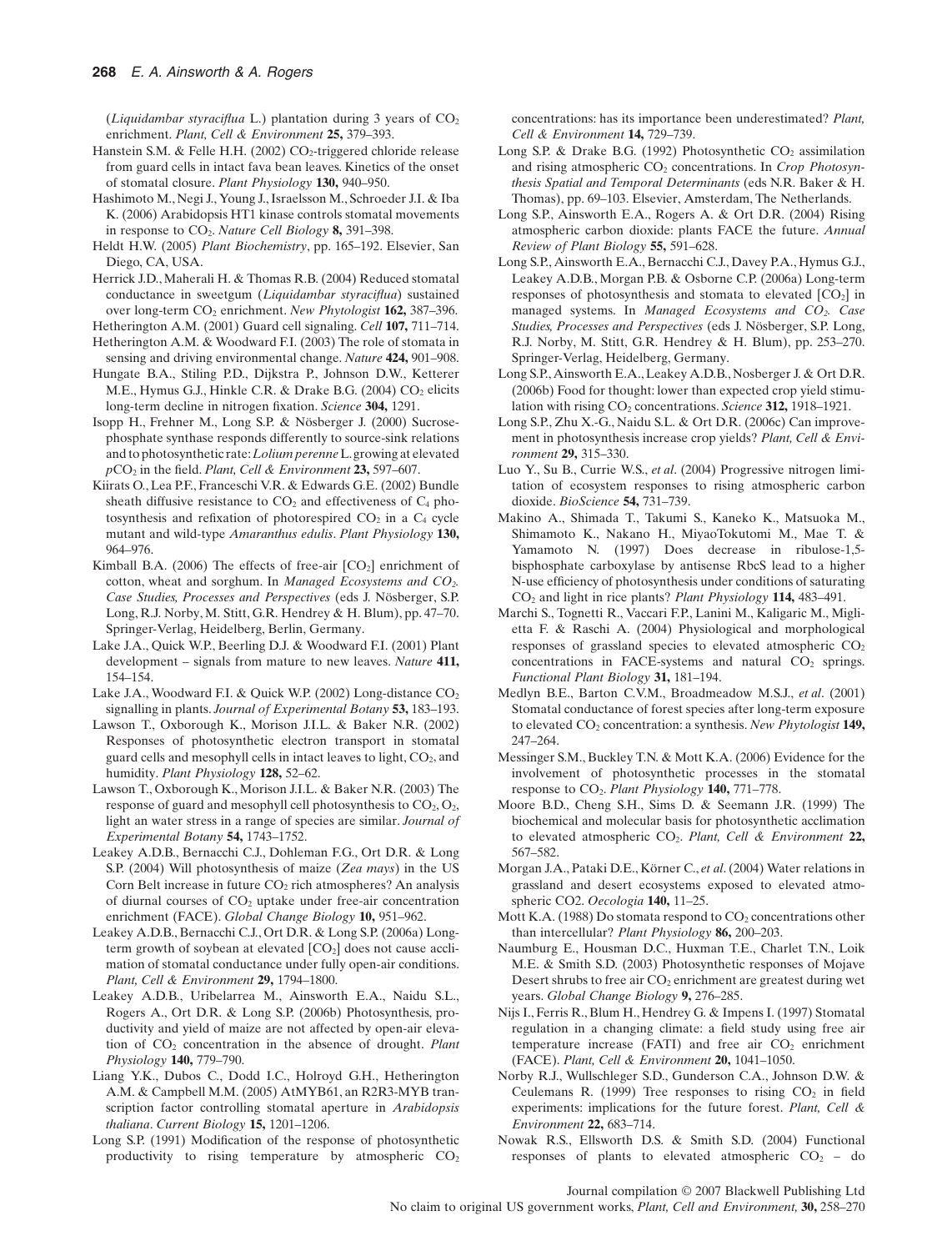photosynthetic and productivity data from FACE experiments support early predictions? *New Phytologist* **162,** 253–280.

- Parry M.A.J., Andralojc P.J., Mitchell R.A.C., Madgwick P.J. & Keys A.J. (2003) Manipulation of Rubisco: the amount, activity, function and regulation. *Journal of Experimental Botany* **54,** 1321–1333.
- Pei Z.M., Murata Y., Benning G., Thomine S., Klusener B., Allen G.J., Grill E. & Schroeder J.I. (2000) Calcium channels activated by hydrogen peroxide mediate abscisic acid signaling in guard cells. *Nature* **406,** 731–734.
- Portis A.R. (2003) Rubisco activase rubisco's catalytic chaperone. *Photosynthesis Research* **75,** 11–27.
- Raschke K., Shabahang M. & Wolf R. (2003) The slow and the quick anion conductance in whole guard cells: their voltagedependent alternation, and the modulation of their activities by abscisic acid and CO2. *Planta* **217,** 639–650.
- Reid C.D., Maherali H., Johnson H.B., Smith S.D., Wullschleger S.D. & Jackson R.B. (2003) On the relationship between stomatal characters and atmospheric CO2. *Geophysical Research Letters* **30,** 1983–1986.
- Roelfsema M.R.G., Konrad K.R., Marten H., Psaras G.K., Hartung W. & Hedrich R. (2006) Guard cells in albino leaf patches do not respond to photosynthetically active radiation, but are sensitive to blue light, CO<sub>2</sub> and abscisic acid. *Plant, Cell & Environment* **29,** 1595–1605.
- Rogers A. & Ainsworth E.A. (2006) The response of foliar carbohydrates to elevated carbon dioxide concentration. In *Managed Ecosystems and CO2. Case Studies, Processes and Perspectives* (eds J. Nösberger, S.P. Long, R.J. Norby, M. Stitt, G.R. Hendrey & H. Blum), pp. 293–308. Springer-Verlag, Heidelberg, Germany.
- Rogers A. & Humphries S.W. (2000) A mechanistic evaluation of photosynthetic acclimation at elevated CO2. *Global Change Biology* **6,** 1005–1011.
- Rogers A., Fischer B.U., Bryant J., Frehner M., Blum H., Raines C.A. & Long S.P. (1998) Acclimation of photosynthesis to elevated CO2 under low-nitrogen nutrition is affected by the capacity for assimilate utilization. Perennial ryegrass under freeair CO2 enrichment. *Plant Physiology* **118,** 683–689.
- Rogers A., Allen D.J., Davey P.A., *et al*. (2004) Leaf photosynthesis and carbohydrate dynamics of soybeans grown throughout their life-cycle under Free-Air Carbon dioxide enrichment. *Plant, Cell & Environment* **27,** 449–458.
- Rogers A., Ainsworth E.A. & Kammann C. (2006a) Perspectives of the future of free air CO2 enrichment studies. In *Managed Ecosystems and CO2. Case Studies, Processes and Perspectives* (eds J. Nösberger, S.P. Long, R.J. Norby, M. Stitt, G.R. Hendrey & H. Blum), pp. 431–450. Springer-Verlag, Heidelberg, Germany.
- Rogers A., Gibon Y., Stitt M.,Morgan P.B., Bernacchi C.J., Ort D.R. & Long S.P. (2006b) Increased C availability at elevated carbon dioxide concentration improves N assimilation in a legume. *Plant, Cell & Environment* **29,** 1651–1658.
- Rolland F., Moore B. & Sheen J. (2002) Sugar sensing and signaling in plants. *Plant Cell* **14,** S185–S205.
- Rolland-Bamford A.J., Baker J.T., Allen L.H. & Bowes G. (1991) Acclimation of rice to changing atmospheric carbon dioxide concentration. *Plant, Cell & Environment* **14,** 577–583.
- Sage R.F. (2004) The evolution of C4 photosynthesis. *New Phytologist* **161,** 341–370.
- Sage R.F., Pearcy W.R. & Seemann J.R. (1987) The nitrogen use efficiency of  $C_3$  and  $C_4$  plants. III Leaf nitrogen effects on the activity of carboxylating enzymes in *Chenopodium album* (L.) and *Amaranthus retroflexus* (L.). *Plant Physiology* **85,** 355– 359.
- Sage R.F., Sharkey T.D. & Seemann J.R. (1988) The response of ribulose-1,5-bisphosphate carboxylase/oxygenase activation

state and pool sizes of photosynthetic intermediates to elevated CO2 in *Phaseolus vulgaris*. *Plant Physiology* **174,** 407–416.

- Samarakoon A.B. & Gifford R.M. (1996) Elevated  $CO<sub>2</sub>$  effects on water use and growth of maize in wet and drying soil. *Australian Journal of Plant Physiology* **23,** 53–62.
- Saxe H., Ellsworth D.S. & Heath J. (1998) Tree and forest functioning in an enriched CO2 atmosphere. *New Phytologist* **139,** 395– 436.
- Schroeder J.I., Allen G.J., Hugouvieux V., Kwak J.M. & Waner D. (2001) Guard cell signal transduction. *Annual Review of Plant Physiology and Plant Molecular Biology* **52,** 627–658.
- Seneweera S.P., Ghannoum O. & Conroy J. (1998) High vapour pressure deficit and low soil water availability enhance shoot growth responses of a C4 grass (*Panicum coloratum* cv. Bambatsi) to  $CO<sub>2</sub>$  enrichment. *Australian Journal of Plant Physiology* **25,** 287–292.
- Sicher R.C. & Bunce J.A. (1997) Relationship of photosynthetic acclimation to changes of Rubisco activity in field-grown winter wheat and barley during growth in elevated carbon dioxide. *Photosynthesis Research* **52,** 27–38.
- Siedow J.N. & Day D.A. (2000) Respiration and photorespiration. In *Biochemistry and Molecular Biology of Plants* (eds B.B. Buchanan, W. Gruissem & R.L. Jones ), pp. 676–728. American Society of Plant Physiologists, Rockville, MD, USA.
- Smeekens S. (2000) Sugar-induced signal transduction in plants. *Annual Review of Plant Biology and Plant Molecular Biology* **51,** 49–81.
- Spreitzer R.J. (1999) Questions about the complexity of chloroplast ribulose-1,5-bisphosphate carboxylase/oxygenase. *Photosynthesis Research* **60,** 29–42.
- Stitt M. (1991) Rising  $CO<sub>2</sub>$  levels and their potential significance for carbon flow in photosynthetic cells. *Plant, Cell & Environment* **14,** 741–762.
- Stitt M. & Krapp A. (1999) The interaction between elevated carbon dioxide and nitrogen nutrition: the physiological and molecular background. *Plant, Cell & Environment* **22,** 583–621.
- Stitt M. & Quick P. (1989) Photosynthetic carbon partitioning: its regulation and possibilities for manipulation. *Physiologia Plantarum* **77,** 663–641.
- Stitt M., Quick W.P., Schurr U., Schulze E.D., Rodermel S.R. & Bogorad L. (1991) Decreased ribulose-1,5-bisphosphate carboxylase-oxygenase in transgenic tobacco transformed with antisense Rbcs.2. flux-control coefficients for photosynthesis in varying light, CO<sub>2</sub>, and air humidity. *Planta* **183,** 555–566.
- Tcherkez G.G.B., Farquhar G.D. & Andrews T.J. (2006) Despite slow catalysis and confused substrate specificity, all ribulose bisphosphate carboxylases may be nearly perfectly optimized. *Proceedings of the National Academy of Sciences USA* **103,** 7246–7251.
- Tominaga M., Kinoshita T. & Shimakaki K-i. (2001) Guard-cell chloroplasts provide ATP required for H+ pumping in the plasma membrane and stomatal opening. *Plant Cell Physiology* **42,** 795–802.
- Tricker P.J., Trewin H., Kull O., Clarkson G.J.J., Eensalu E., Tallis M.J., Colella A., Doncaster C.P., Sabatti M. & Taylor G. (2005) Stomatal conductance and not stomatal density determines the long-term reduction in leaf transpiration of poplar in elevated CO2. *Oecologia* **143,** 652–660.
- Vavasseur A. & Raghavendra A.S. (2005) Guard cell metabolism and CO2 sensing. *New Phytologist* **165,** 665–682.
- Wall G.W., Brooks T.J., Adam N.R., *et al*. (2001) Elevated atmospheric CO<sub>2</sub> improved *Sorghum* plant water status by ameliorating the adverse effects of drought. *New Phytologist* **152,** 231–248.
- Wand S.J.E., Midgley G.F., Jones M.H. & Curtis P.S. (1999) Responses of wild  $C_4$  and  $C_3$  grass (Poaceae) species to